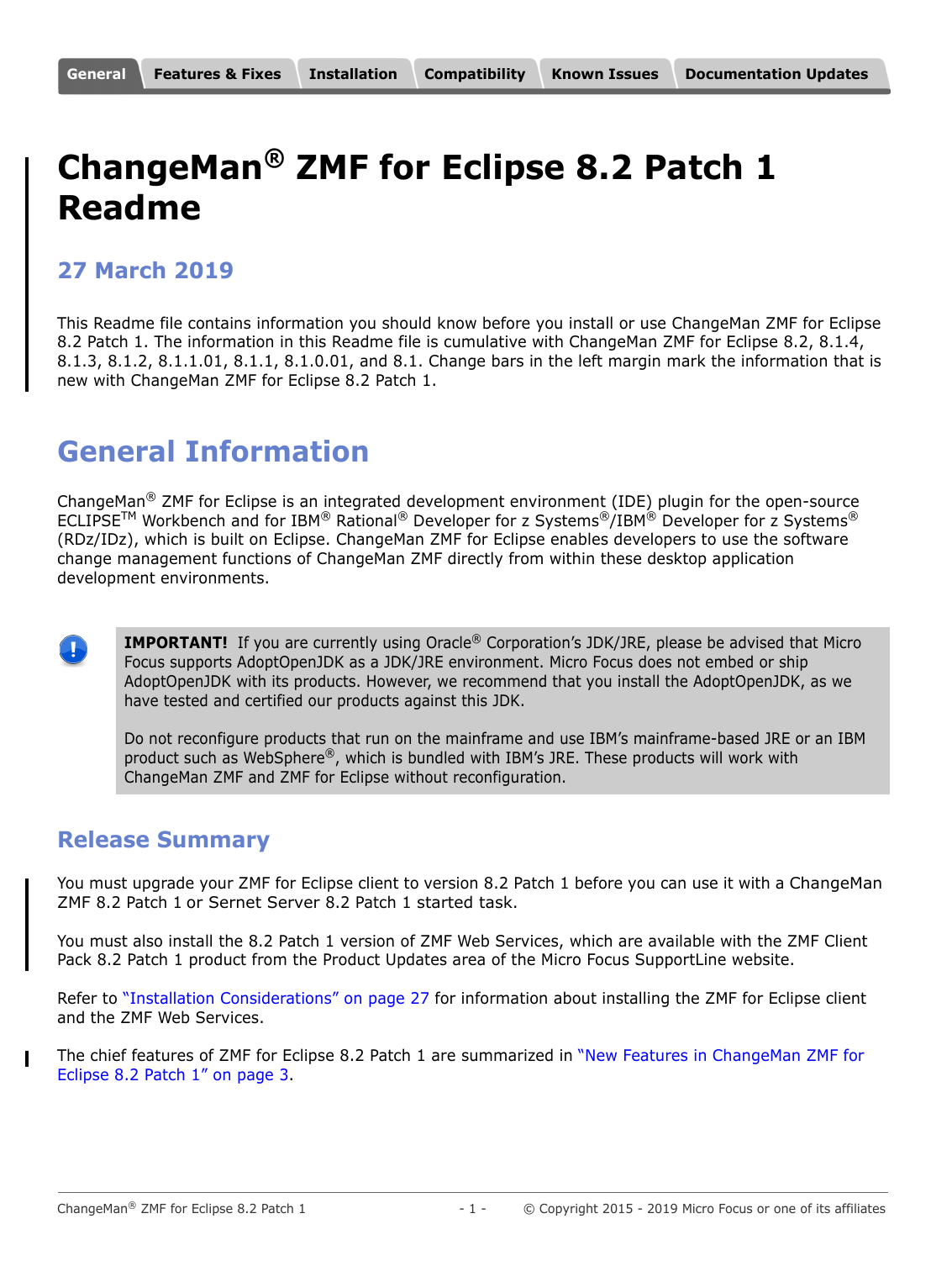### <span id="page-1-0"></span>**Customer Support**

- **Online Support** The Micro Focus SupportLine website at [http://supportline.microfocus.com](https://supportline.microfocus.com/) provides an easy way for customers to manage their support cases, download software patches, or search the Knowledgebase for the latest technical information about our products at any time.
- A user ID and password are required to access the Micro Focus SupportLine website. To obtain a user ID and password, sign up online or contact Customer Care by email or telephone.
- **Telephone Support** Telephone contact numbers for Customer Care are posted by region at the following URL:

#### <https://www.microfocus.com/serena/support/>

No password is needed to access Customer Care contact information.

- **Email Support** Customers can send support requests by email to [customercare@microfocus.com.](mailto:customercare@microfocus.com )
- **Authorized Support Representative** Some support contracts specify that support calls will be centrally managed within the customer organization. This practice enables related issues to be aggregated across multiple customer sites or functional groups, and it ensures accountability for the satisfactory resolution of open issues. You should determine whether you have such a support contract before contacting Customer Care. If you do have such a contract, submit your support request to the designated support manager within your organization and arrange for that person to contact Customer Care.

# **Third-party Tools**

For more information regarding third-party software copyrights and license information, refer to the following location (login required): <https://supportline.microfocus.com/licensing/attributionreport.aspx>.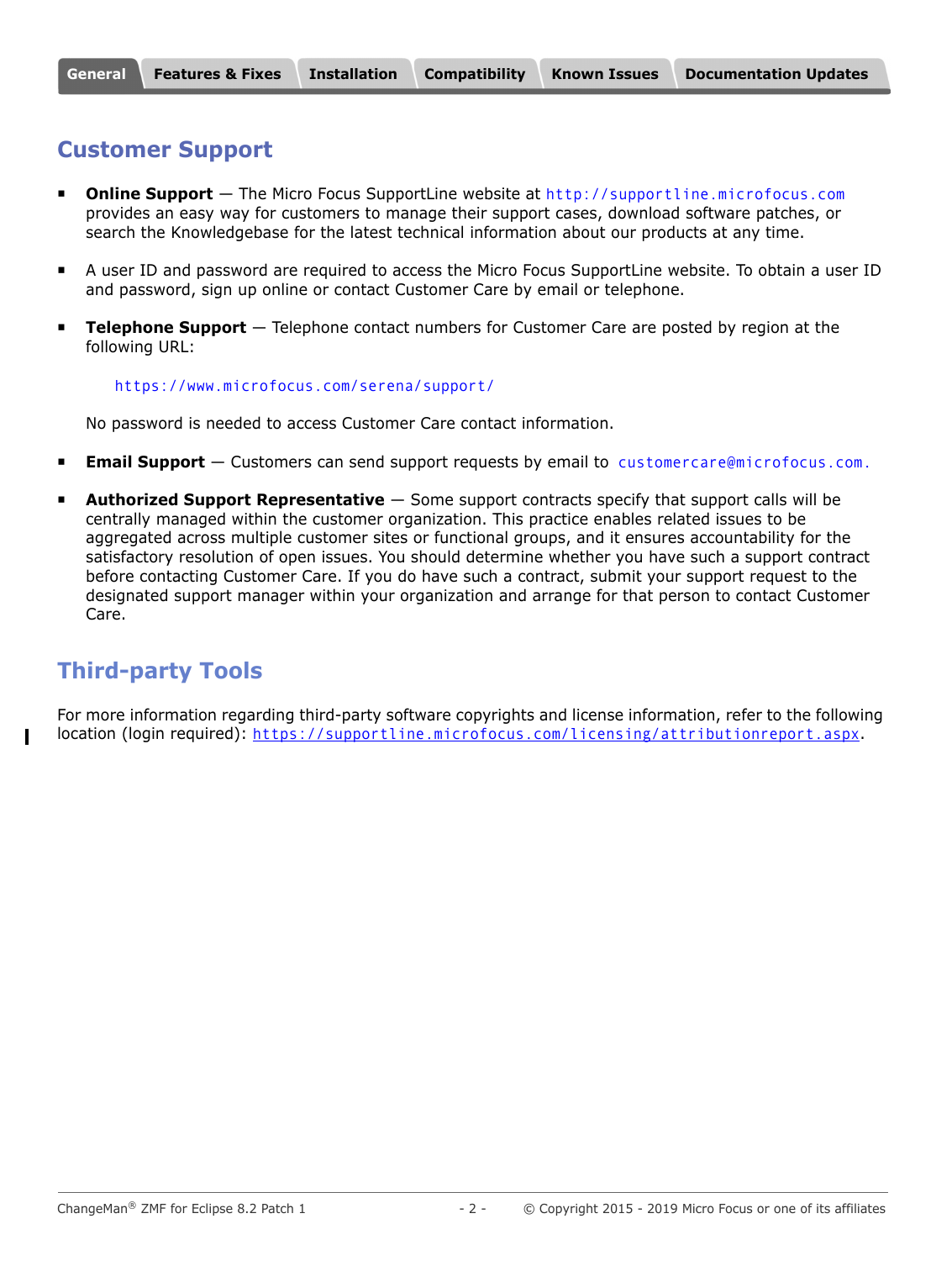# <span id="page-2-0"></span>**New Features and Fixes**

This section describes the new features included in ChangeMan ZMF for Eclipse 8.2 Patch 1, 8.1.4, 8.1.3, 8.1.2, 8.1.1, 8.1.0.01, and 8.1.

Fix logs for each release are maintained in the Knowledgebase on the Micro Focus SupportLine website at

<https://supportline.microfocus.com/Knowledgebase.aspx>

A link to the fix log for ChangeMan ZMF for Eclipse 8.2 Patch 1 is provided in the section titled ["Fixes in](#page-3-0)  [ChangeMan ZMF for Eclipse 8.2 Patch 1" on page 4](#page-3-0) below. You can browse the full text for each fixed issue online at any time.



**NOTE** You must have a user account to view items in the Knowledgebase. Register online for a free account if you do not already have one. See ["Customer Support" on page 2.](#page-1-0)

# <span id="page-2-1"></span>**New Features in ChangeMan ZMF for Eclipse 8.2 Patch 1**

#### **Default Value Remembered For Displaying BAS And D/A Packages In Component History Displays.**

Provided the ability to default the value for displaying BAS and D/A packages in component history displays. The value used last time is remembered and used again next time selected.

#### **Relink is available for reserved library type name of LCT**

Client Pack now supports relinks being generated / initiated from an LCT.

#### **The Checkout View Does Not Display Failed Checkouts**

Checkout failures will no longer be shown in Checkouts View

#### **User Preference Available to Show Changes After Edits**

A user preference has been created to enable/disable this feature. The new preference option is displayed as "Display Comparison Report after Component Edit". When this is set, a comparison report will be displayed when the editor is closed using the standard Eclipse Comparison tool.

#### **ZDDOPTS EOPTIONS Now Contains The Browselisting Option**

The new Browselisting Option can be used to enable multiple LISTING lib types to be associated to a SRC lib type.

#### **Checkouts To Staging (Non-personal) Now Included In The Checkout View**

Checkouts view now will include staging checkouts.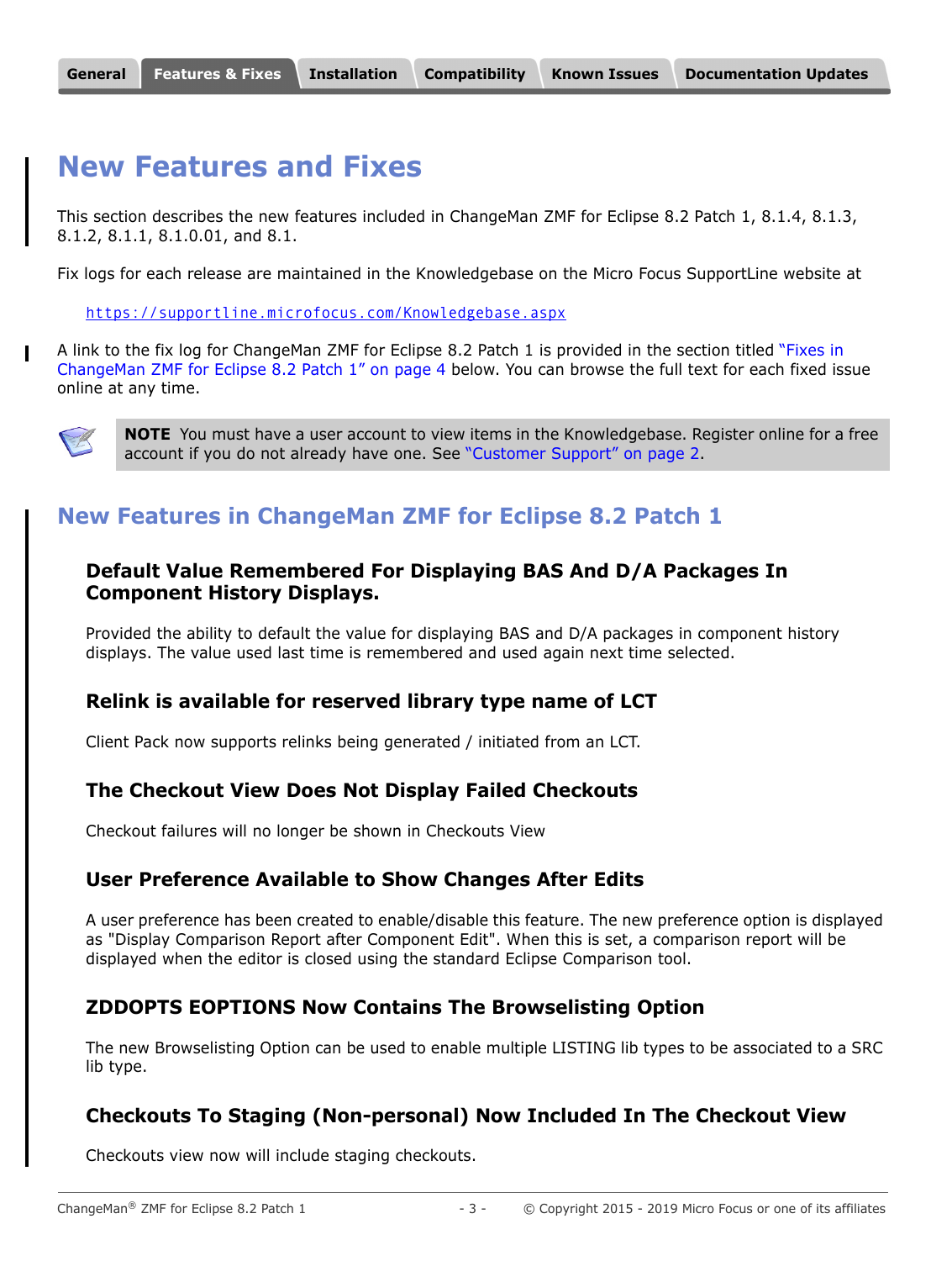### **Option To Allow Freeze To Issue Notification When JCL Build Complete**

A new option has been added to the Freeze process to enable monitoring of the Install JCL Build process. This will notify the user when the process is completed via a message window reporting that the package installation build service completed.

#### **A Second Checkout For Same Component In A Package Now Available**

If a second checkout for a component in a given package is requested, then the user will be prompted to confirm the checkout if an overlay situation exists (if the confirm overlay flag is set).

### **Easier to define USS files**

It is now easier and more intuitive to filter the name under USS files, and an example for users is shown. We now offer the user a choice of filters to use, and now using the filters it is much easier to define new USS files.

# <span id="page-3-0"></span>**Fixes in ChangeMan ZMF for Eclipse 8.2 Patch 1**

You can access a list of defects that have been fixed in ChangeMan ZMF for Eclipse 8.2 Patch 1 at the following location on the Micro Focus SupportLine website:

[http://knowledgebase.serena.com/InfoCenter/index?page=content&cat=CMZDD\\_8.2\\_Patch\\_1\\_RESO](http://knowledgebase.serena.com/InfoCenter/index?page=content&cat=CMZDD_8.2_Patch_1_RESOLVED&channel=DEFECTS&token=0dfb08892323462589a923383764ab3b) LVED&channel=DEFECTS&token=0dfb08892323462589a923383764ab3b

# **New Features in ChangeMan ZMF for Eclipse 8.2**

#### **ZMF for Eclipse Now Supports Multi-Factor Authentication**

If you have enabled IBM's Multi-Factor Authentication (MFA) to process user logons, ChangeMan ZMF and the ChangeMan ZMF Client Pack (ChangeMan ZDD and ChangeMan ZMF for Eclipse) will support it. This support is transparent to the ZMF, ZDD, or ZMF for Eclipse user.

#### **New Detach/Attach Package Dialog**

A new **Detach/Attach Package** dialog enables you to move an ZMF Enterprise Release Option (ERO) package from one release to another release.

#### **New Test Package Integrity Option**

A new Test Package Integrity option is available. From a list of packages, right click on the desired package and select the Test Package Integrity option from the list of choices.

This function compares change package component meta-data and the physical contents of the staging libraries, and detects out-of-sync meta-data with members such as meta-data and no member or member and no meta-data.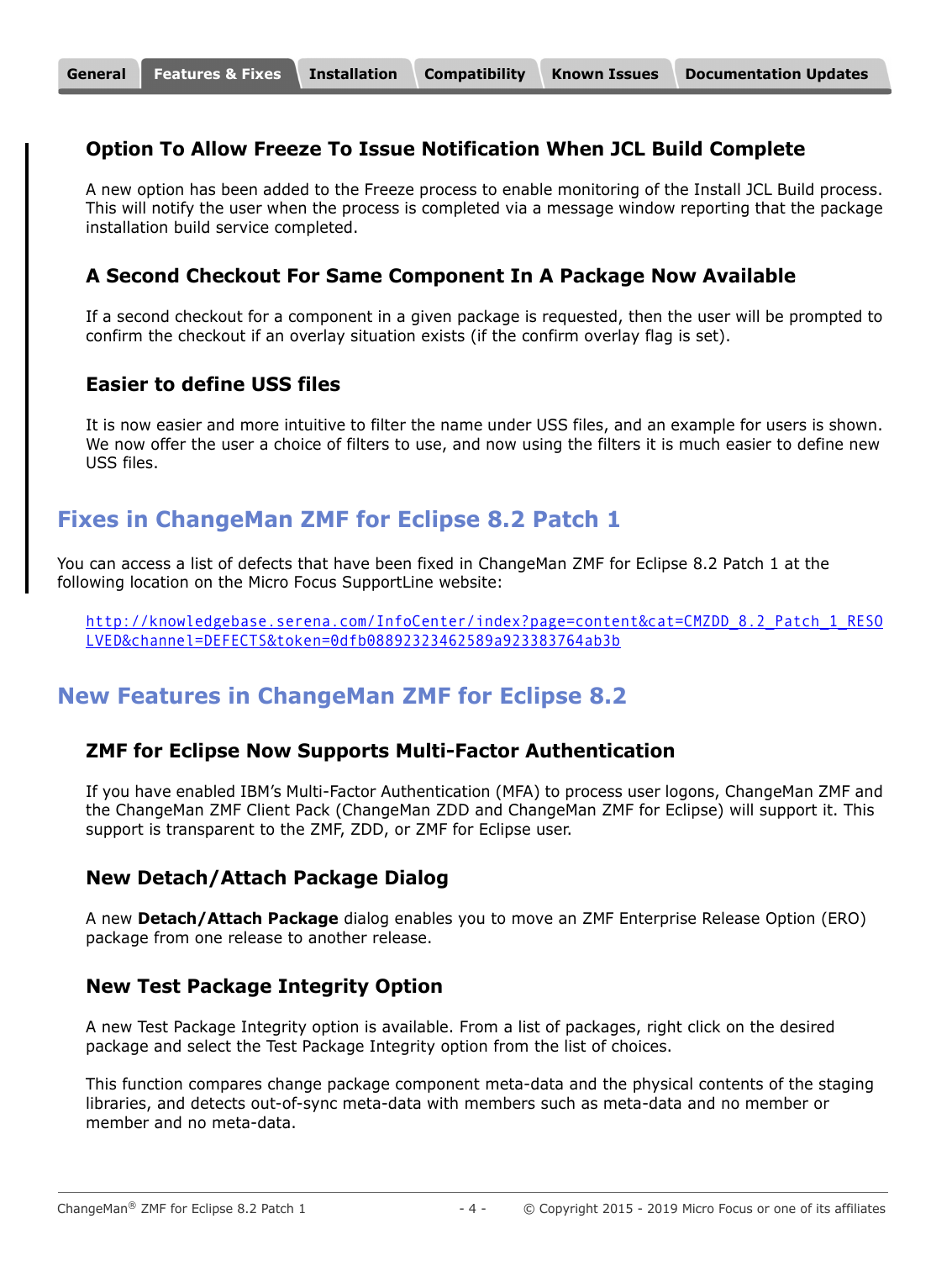This function is also executed when the audit process is executed. Integrity failures are reported by the appropriate audit error messages in that case.

# **Component Query Enables Additional Operations Against Listed Components**

If you select a component from a list, more processing operations are available than in previous releases.

# **ZDDOPTS List Validation Is Now Available**

A List function for SRC members is now provided within ZDDOPTS.

### **A Data Validation Option Has Been Added to Preferences**

A Data Validation preference has been added to ZMF for Eclipse to validate code pages during download/upload. If this preference is set, the data stream is validated for download and upload processing. If the data cannot be returned to the originating code page, a message is issued and the file is marked as read-only.

# **ZMF for Eclipse Supports the Global Notification File Facility**

The ability to view the Global Notification File has been added at the server Level. Additionally, if the administrator has set the flag to force users to read the global notification file during signon to ZMF, the file is displayed after the user successfully connects. ZMF for Eclipse keeps track of the update date/time of the notification file and only displays the file when it has been updated.

### **ZMF for Eclipse Supports Additional Data Translation Options**

Data translation options can now be defined in a new ZDDOPTS member CODEPAGE. CODEPAGE applies only to ZMF for Eclipse.

# **Displays of Eclipse Properties Have Been Improved**

Many of the property views have been updated. Categories have been set up to make the displays easier to read.

### **Package Component List Wizard Now Includes the Package Approvers List**

Approval List is now displayed, in read-only mode, for all packages.

### **You Can Now Recompile a Source Component Listed for a Package**

A *Recompile* option has been added to the list of functions available when you select a source component that is listed for a package. This enhancement permits you to change the *Recompile* option to be either from baseline 0 or from a valid promotion level.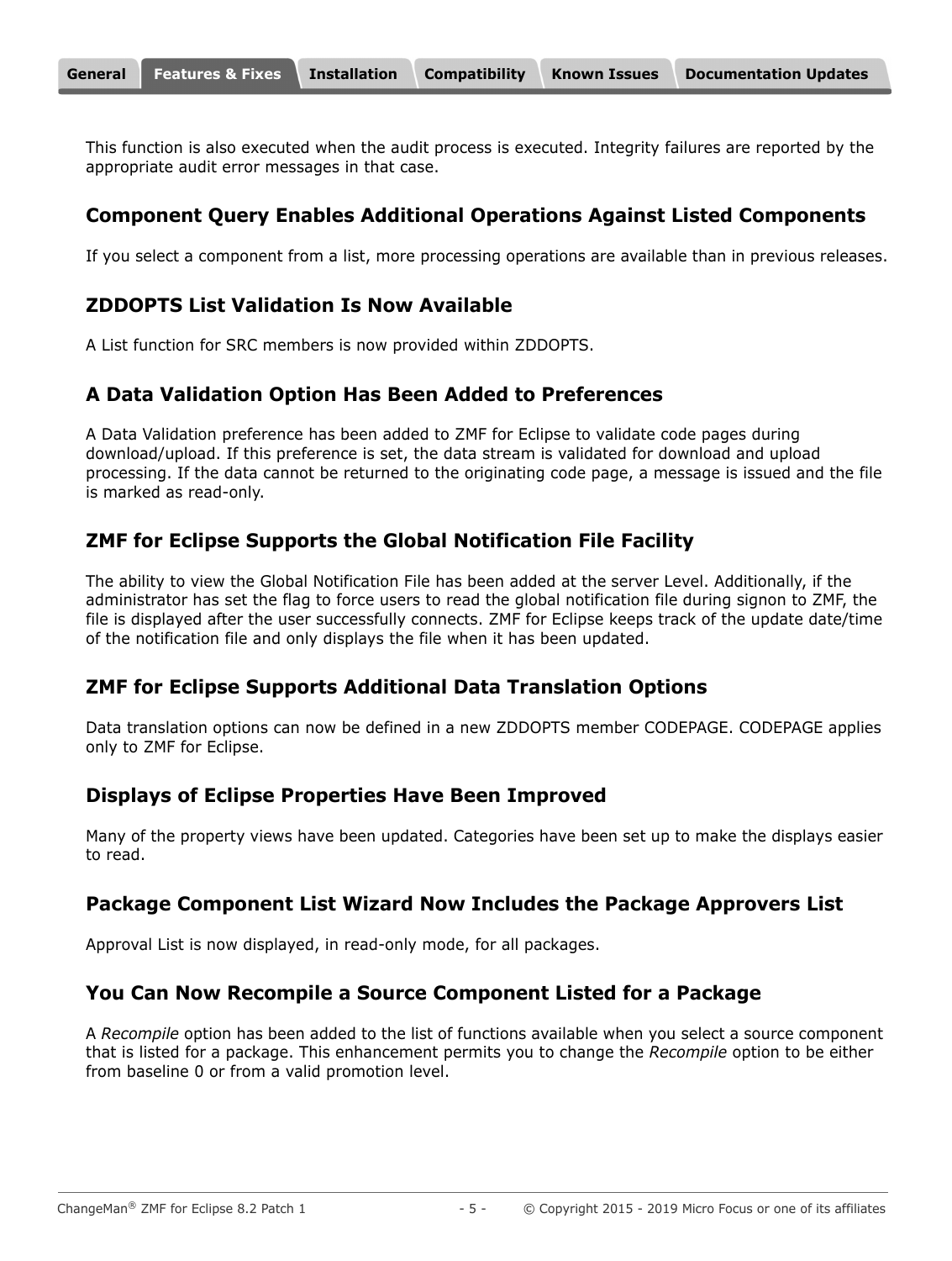#### **Component Check-Out Location Is Now Displayed in Check-Out Views**

The location from which a component has been checked out (that is, baseline, promotion, package, or release area) is now given on check-out view displays.

### **ZMF for Eclipse Supports the MFS Editor**

All ZmfFileStreams are now written to local files before edit. You can now successfully use many editors (XML, HTML, MFS Editors) that did not process Eclipse File System (EFS) resources properly in earlier releases.

### **You Can Now Set a Preference To Display ZDDOPTS Parsing Errors in a Dialog**

In previous releases and in ZMF for Eclipse 8.2 as well, a message is written to the Eclipse error log for any errors encountered during the processing of a ZDDOPTS member. An option can now also be set through Eclipse Preferences to notify you by means of a dialog when a ZDDOPTS error is encountered.

#### **ZDDOPTS Member EOPTIONS Is Enhanced To Support ChangeMan ZMF Exit CMNEX035**

This enhancement permits ZMF4ECL to honor the processing defined in ChangeMan ZMF exit CMNEX035. This processing disables command processing for the selected library type. (You can still use the ZDDOPTS LIBTYPE member to control the display of library types.)

The ZDDOPTS EOPTIONS member has been updated to permit you to disable CMNEX035 with the EXIT35=N option. CMNEX035 is enabled by default:

| <b>EXIT35 Setting</b> | <b>Meaning</b>                                                                                                                                                        |
|-----------------------|-----------------------------------------------------------------------------------------------------------------------------------------------------------------------|
| $EXIT35 = Y$          | Check the CMNEX035 specifications to determine how to process library types in<br>ChangeMan ZMF for Eclipse. EXIT35=Y is the default if this option is not specified. |
| $EXIT35=N$            | Do not check the CMNEX035 specifications to determine how to process library<br>types in ChangeMan ZMF for Eclipse.                                                   |

#### **Preference To Set LRECL Validation Is Now Available**

A new Preferences setting is available to advise you if records uploaded to a mainframe data set are longer than the LRECL defined for that data set. To turn this preference on or off:

- Bring up the Preferences dialog.
- Select ZMF/Eclipse.
- Select Data Validation.
- Select (or deselect) the Validate Editor LRECL checkbox.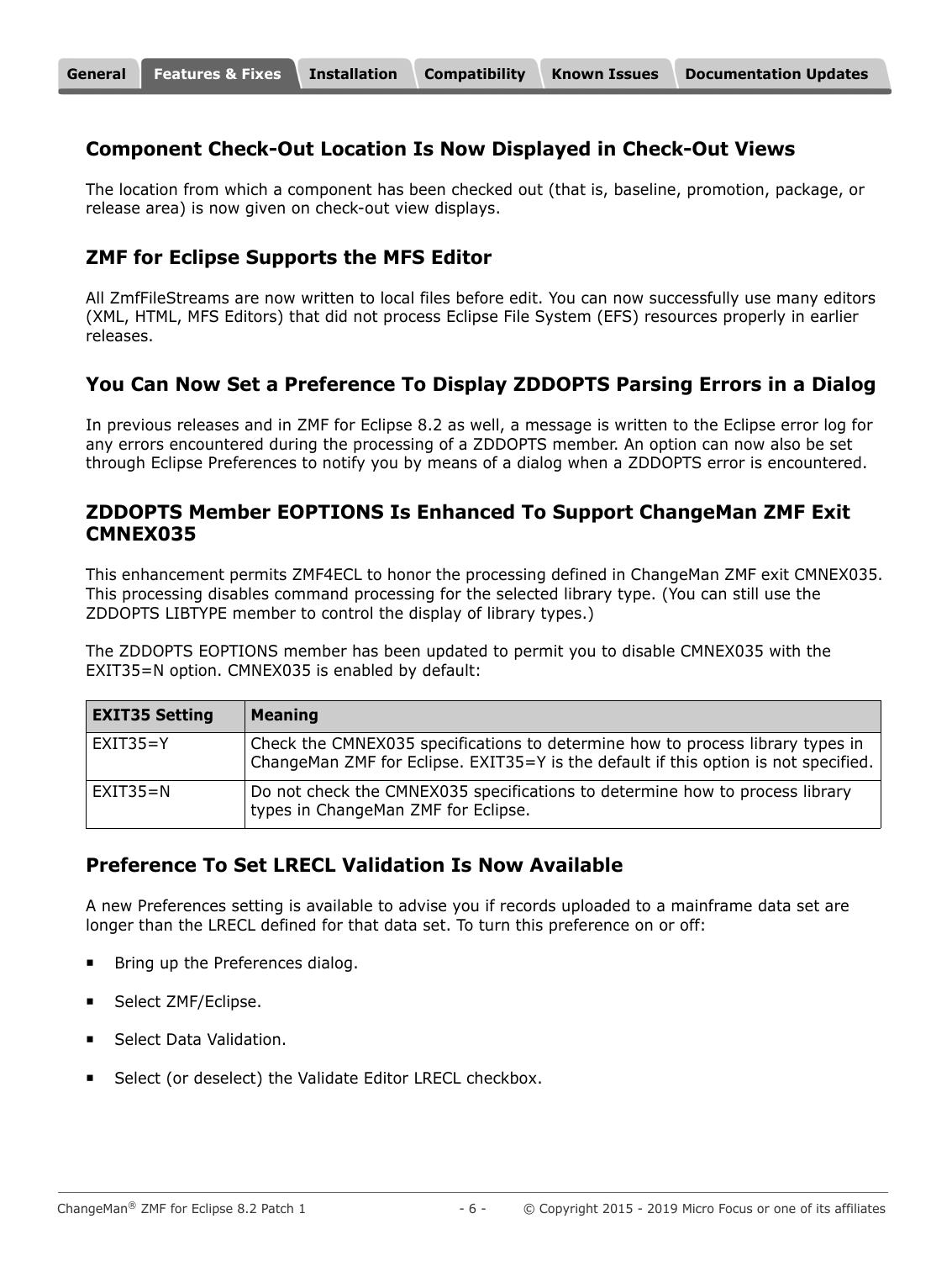#### **All ZMF for Eclipse Processes Now Use Eclipse Command Infrastructure**

In previous releases, ZMF for Eclipse used a mix of Eclipse "Actions" and "Commands" to implement various processes. In ZMF4ECL 8.2, all of these processes are implemented as Eclipse "Commands".

This enhancement provides consistency across views. That is, the various views now display the same options for displayed content. For example in the Serena Explorer view, a Package will have a number of options displayed on the context menu. The Package Query view will now display the exact same context menu.

Eclipse defines many common commands (for example, New, Delete, Rename) that ZMF4ECL now uses. For example, ZMF4ECL now implements the New command for many resources (including packages, data sets, and components). Key bindings are inherited so that CTRL-N (for New) is displayed on any context menu and this key sequence will execute the New command without the context menu being displayed.

This consistency extends to key bindings, context menu displays, and ZMF4ECL commands. Use Eclipse Preferences to map shortcut keys to various Eclipse commands:

- Bring up the Preferences dialog.
- **Select Keys.**

#### **ZMF for Eclipse Now Includes Dialogs To Display the Reasons for Backout, Reject, and Revert Operations**

A Backout Reasons, Reject Reasons, and Revert Reasons option has been added to all package displays. If you select one of these options, the reason for the selected operation is displayed.

#### **The Compare-to Baseline/Promotion Function Has Been Enhanced**

In past releases, you could not compare a component to baseline or promotion image unless the component resided in a staging library. You can now perform the compare operations for components that reside in a personal or staging data set, as appropriate.

In the comparison display, the target baseline-0 or baseline-1 levels; or target promotion level, site, and library name are also displayed. You can also compare the data set image that resides in the target baseline with the target promotion library image.

#### **The Definition and Use of the V***nn* **User Variables Has Been Standardized**

ZMF4ECL honors the settings for the Package User Variables and Component User Variables that are selected in ZMF global administration on the target server.

#### **ZMF4ECL Now Has a Batch Freeze Option**

ZMF4ECL now provides a batch freeze option and supports the FREZ0002, FREZ0102, FREZ00UV, and FREZ01UV High-Level Language Exit (HLLX) points in ChangeMan ZMF.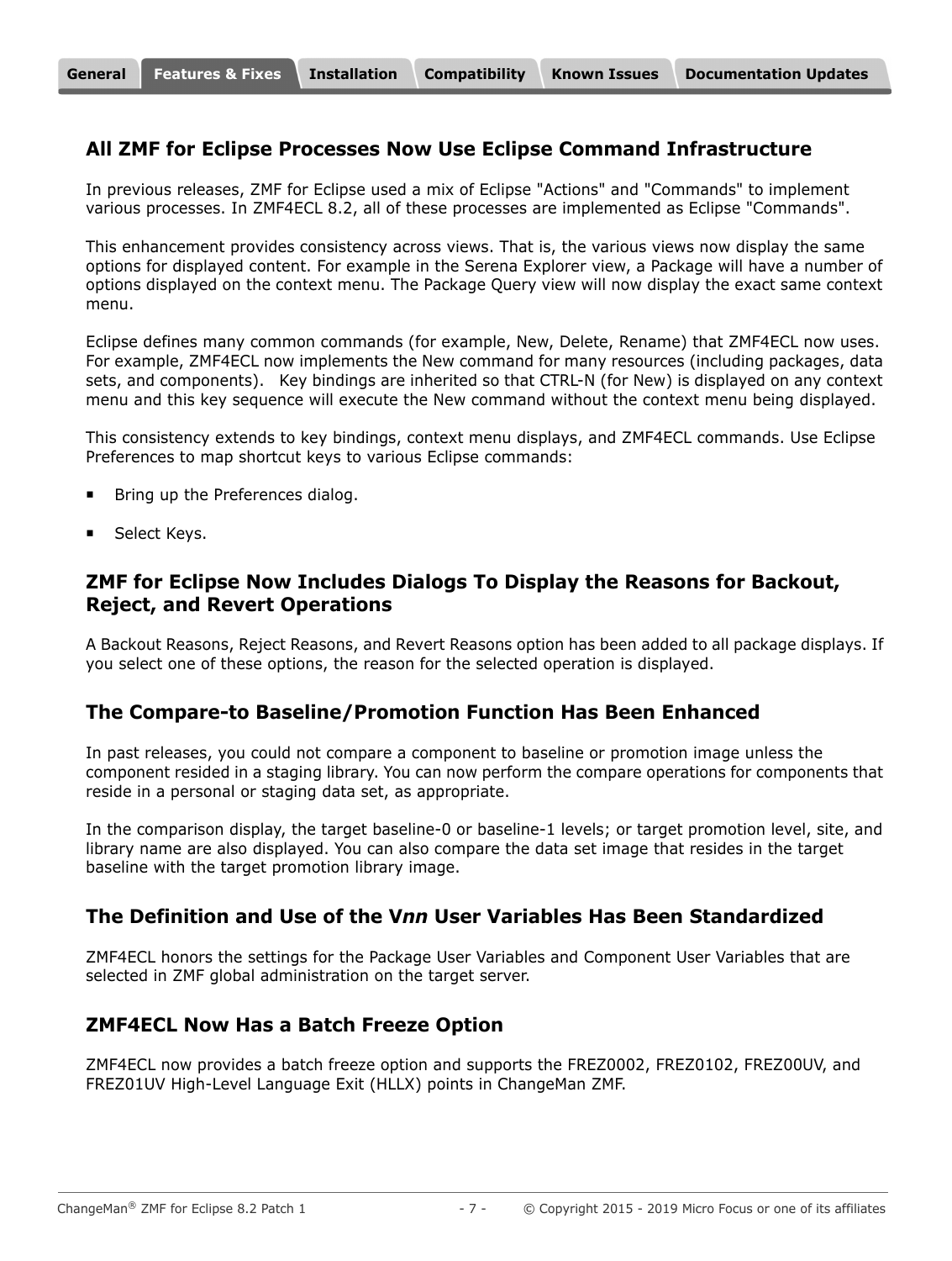#### **The Number of Components You Can Check Out with ZMF4ECL at One Time Is Limited**

This enhancement enables you to set limits on the number of components that can be checked out at the same time with ZMF4ECL. These limits are defined in the CHECKOUT member of ZDDOPTS. The CHECKOUT member of ZDDOPTS has the following new element:

<components warn="50" max="100" />

The <components> element is a direct child of the <options name="CHECKOUT"> element, and applies globally, regardless of which profile is selected.

There are two limits:

Warn

If you exceed this limit, you get a warning prompt when you press the "Finish" button, and you have to confirm the check out.

Max

If you exceed this limit, the check-out operation is diagnosed and not allowed.

The <components> element is optional, as are both the "warn" and "max" attributes. If "warn" or "max" is not specified, there is no limit.

The "warn" value is ignored if it is greater than or equal to the "max" value.

#### **You Can Now Set a Preference To Open a Component for Edit When You Double Click on It**

The following Preferences option is now available:

\_\_ Open for EDIT on Double Click (Staging only)

If you select this option, a component is opened in edit mode if you double click on it. You can also choose the default action to take if Edit is not available:

Edit not available action:

You can select one of the following choices:

- **Browse**
- Notify
- Ignore

#### **You Can Now Launch the Build Process upon Closing the Editor**

The following new option is available under ZMF/Eclipse > Settings: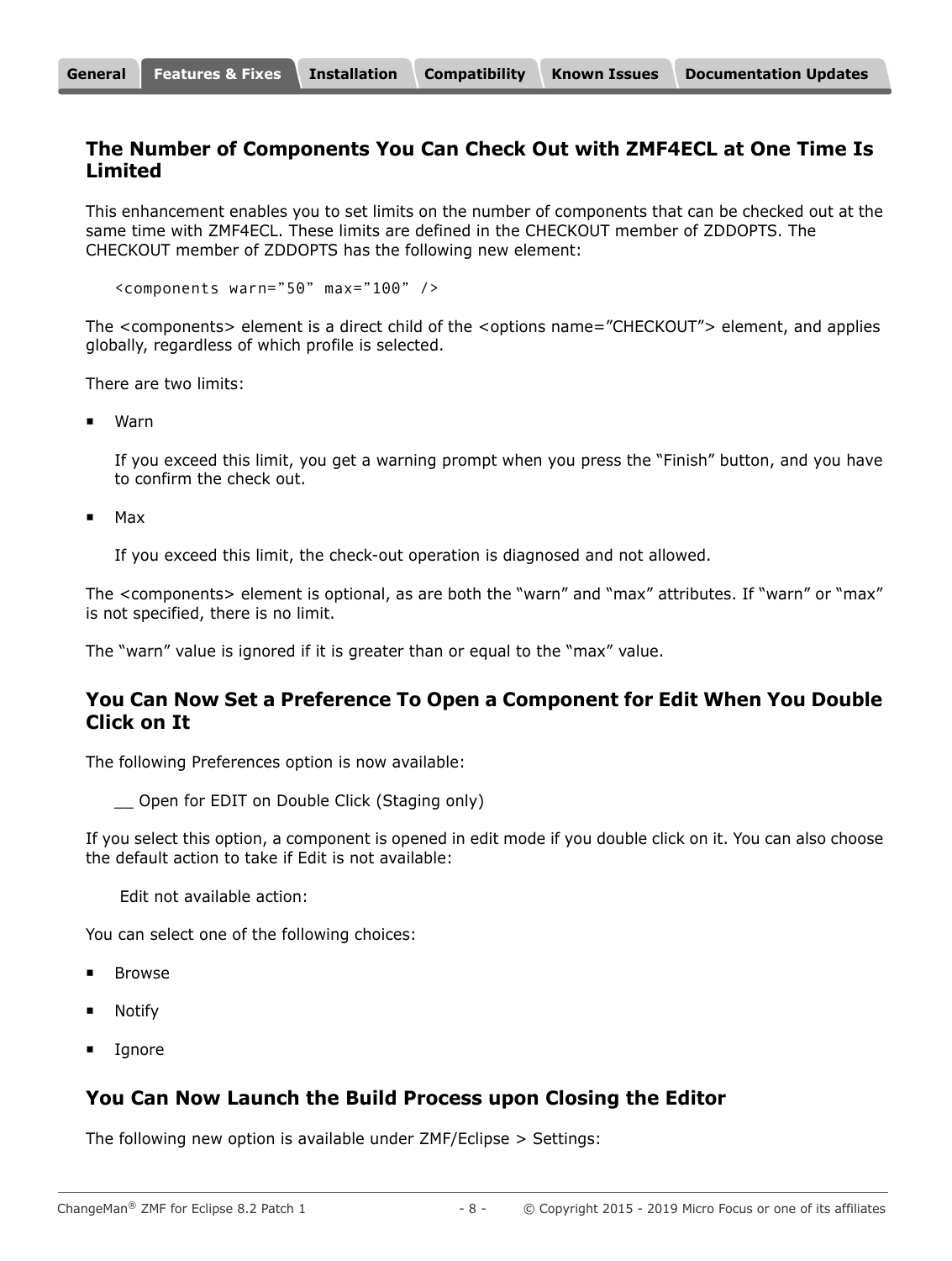Launch Build on Editor Close

If selected, the Build process is initiated automatically after you close the editor.

If this setting is not selected, the target component is saved and the editor is closed, but the Build process is not automatically initiated.

#### **ZMF4ECL Now Returns Details of a Local File Checkin to HLLX BULD0102**

ZMF4ECL now returns the details of a local file check-in operation in the following variables of High-Level Language Exit (HLLX) BULD0102:

| <b>BULD0102 Variable</b> | <b>Description</b>              |
|--------------------------|---------------------------------|
| inputDataset             | Name of the local file.         |
| inputDSorg               | Organization of the local file. |

### <span id="page-8-0"></span>**Fixes in ChangeMan ZMF for Eclipse 8.2**

You can access a list of defects that have been fixed in ChangeMan ZMF for Eclipse 8.2 at the following location on the Micro Focus SupportLine website:

[http://knowledgebase.serena.com/InfoCenter/index?page=content&cat=CMZDD\\_8.2\\_RESOLVED&cha](http://knowledgebase.serena.com/InfoCenter/index?page=content&cat=CMZDD_8.2_RESOLVED&channel=DEFECTS&token=7a359cd986774beab9015d3ac25fab9e) nnel=DEFECTS&token=7a359cd986774beab9015d3ac25fab9e

### **New Features in ChangeMan ZMF for Eclipse 8.1.4**

#### **You Can Now Configure JOB Card Parameters**

You can now configure the parameters for JOB cards in the ZMF for Eclipse plugin. Access the Preferences > ZMF/Eclipse > Jobcard Options dialog.

#### **You Can Now Display the Encryption Status of a Data Set**

IBM has introduced a data set encryption facility in z/OS 2.3. You can now display the encryption status of a data set in ChangeMan ZMF for Eclipse 8.1.4.

The Data Sets Properties dialog has been updated to include the Encrypted property. The Encrypted property value will be displayed as either Y (yes) or N (no).

#### **ZMF4ECL Supports PDSE Version 2 Data Sets**

The Data Set Properties dialog now displays the PDSE type (V1 or V2).

The Data Set Allocation dialog permits you to specify PDSE V2 and MaxMemberGenerations. Additionally, the dialog verifies the max generations against the max value that your installation has specified for this feature.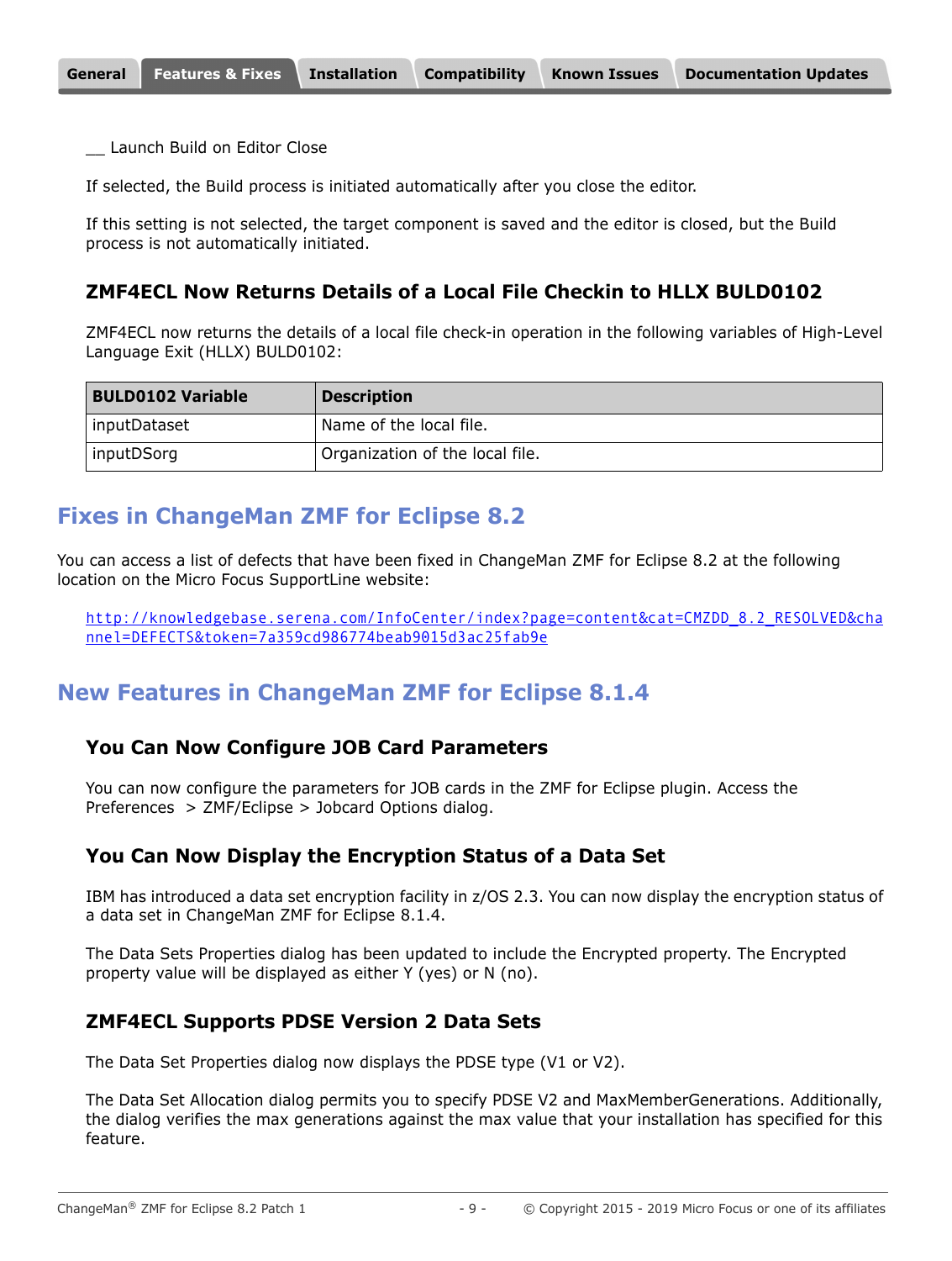PDSE V2 will be disabled if your installation has disabled the feature.

#### **You Can Update Component User Options for Like-Other Library Types**

You have been able to display user options in earlier ChangeMan ZMF for Eclipse releases. With release 8.1.4, you can now update the user options as well. See the Build User Variables dialog. For example:

| <b>● ZMF/Eclipse</b>        |                                                    | $\overline{\textbf{x}}$<br>o                                                |
|-----------------------------|----------------------------------------------------|-----------------------------------------------------------------------------|
| <b>Build User Variables</b> |                                                    |                                                                             |
| Select Build Parameters     |                                                    |                                                                             |
| Variable Name               | Variable Value                                     | Variable Help                                                               |
| UserOption02                |                                                    |                                                                             |
| UserVariable01              |                                                    |                                                                             |
|                             |                                                    |                                                                             |
|                             |                                                    |                                                                             |
|                             |                                                    |                                                                             |
|                             |                                                    |                                                                             |
|                             |                                                    |                                                                             |
|                             |                                                    |                                                                             |
|                             |                                                    |                                                                             |
|                             |                                                    |                                                                             |
|                             |                                                    |                                                                             |
|                             | ZDDOPTS Profile: Name = UNNAMED Internal ID = $66$ |                                                                             |
|                             |                                                    |                                                                             |
|                             |                                                    | Select variable in table to update value; Shift+Up / Shift+Down to navigate |
| UserOption02<br>Name:       |                                                    |                                                                             |
| Value:                      |                                                    |                                                                             |
|                             |                                                    |                                                                             |
|                             |                                                    |                                                                             |
|                             |                                                    |                                                                             |
| ⊘                           | < Back                                             | Finish<br>Cancel<br>Next                                                    |
|                             |                                                    |                                                                             |

# **Fixes in ChangeMan ZMF for Eclipse 8.1.4**

You can access a list of defects that have been fixed in ChangeMan ZMF for Eclipse 8.1.4 at the following location on the Micro Focus SupportLine website: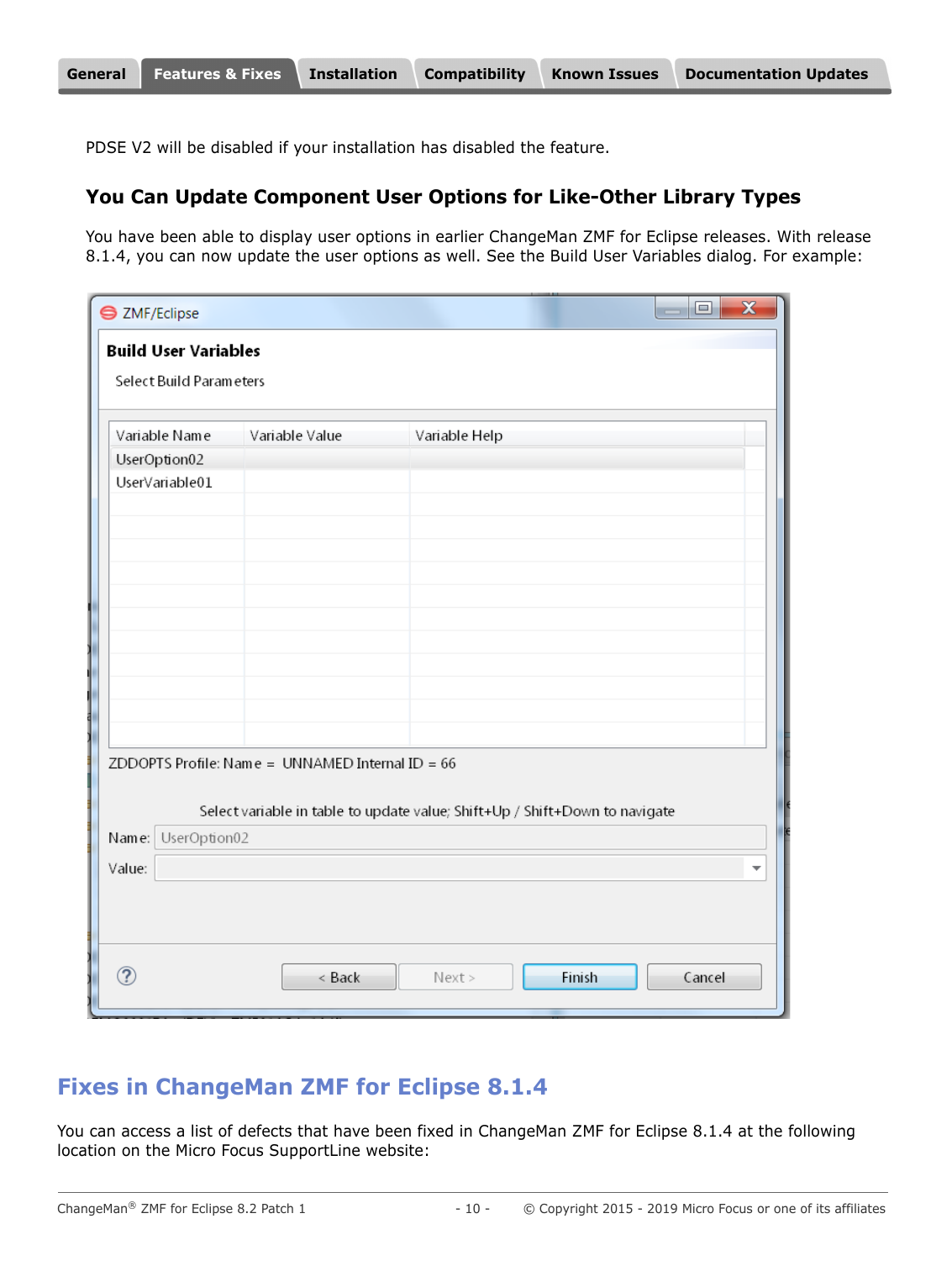[http://knowledgebase.serena.com/InfoCenter/index?page=content&cat=CMZDD\\_8.1.4\\_RESOLVED&c](http://knowledgebase.serena.com/InfoCenter/index?page=content&cat=CMZDD_8.1.4_RESOLVED&channel=DEFECTS) hannel=DEFECTS

# **New Features in ChangeMan ZMF for Eclipse 8.1.3**

### **HLLX Functions Are Enhanced**

ZMF for Eclipse 8.1.3 has added the following support for the High-Level Language Functional Exits (HLLX) that are defined for the target ZMF server:

- The Component Delete dialog has been updated to call HLLX exit BULD01DL. BULD01DL will be called for every component selected. The Build wizard is also generally enhanced to accommodate the functioning of all the HLLX Build function exit points.
- Scratch and Rename Component dialogs have been updated to call HLLX SCRN0101, SCRN0102, and SCRN0105 exits.
- The check-in process was updated to use a new check-in wizard. As part of this process calls are made to the following HLLX exit points: BULD0002, BULD0102, BULD0103, BULD0004, BULD0104, BULD0005, BULD0105, BULD00US, and BULD01US.

# **New Method Is Used To Determine the Editor To Use with a ZMF Component**

The new LANGMAP member of the ZDDOPTS library provides a mapping of ZMF language names to Eclipse File extensions. This mapping identifies the editor to be invoked to process a given component.

The facility can be enabled or disabled through the Preferences dialog. The facility is enabled by default.

### **Smart Editing Can Now Be Applied to Browsing Sessions**

Smart editing sessions can now be opened to browse a component with an editor that is appropriate for the component source language. A new preference on the Smart Editor Integration page is available to turn on this support.

### **Selected ZDDOPTS Members Have a New Name Attribute**

The <profile> element in the following ZDDOPTS members have new "name" attribute:

- AUDIT
- CHECKOUT
- PKGCREAT (used for both Package Create and Package Update)
- PROMOTE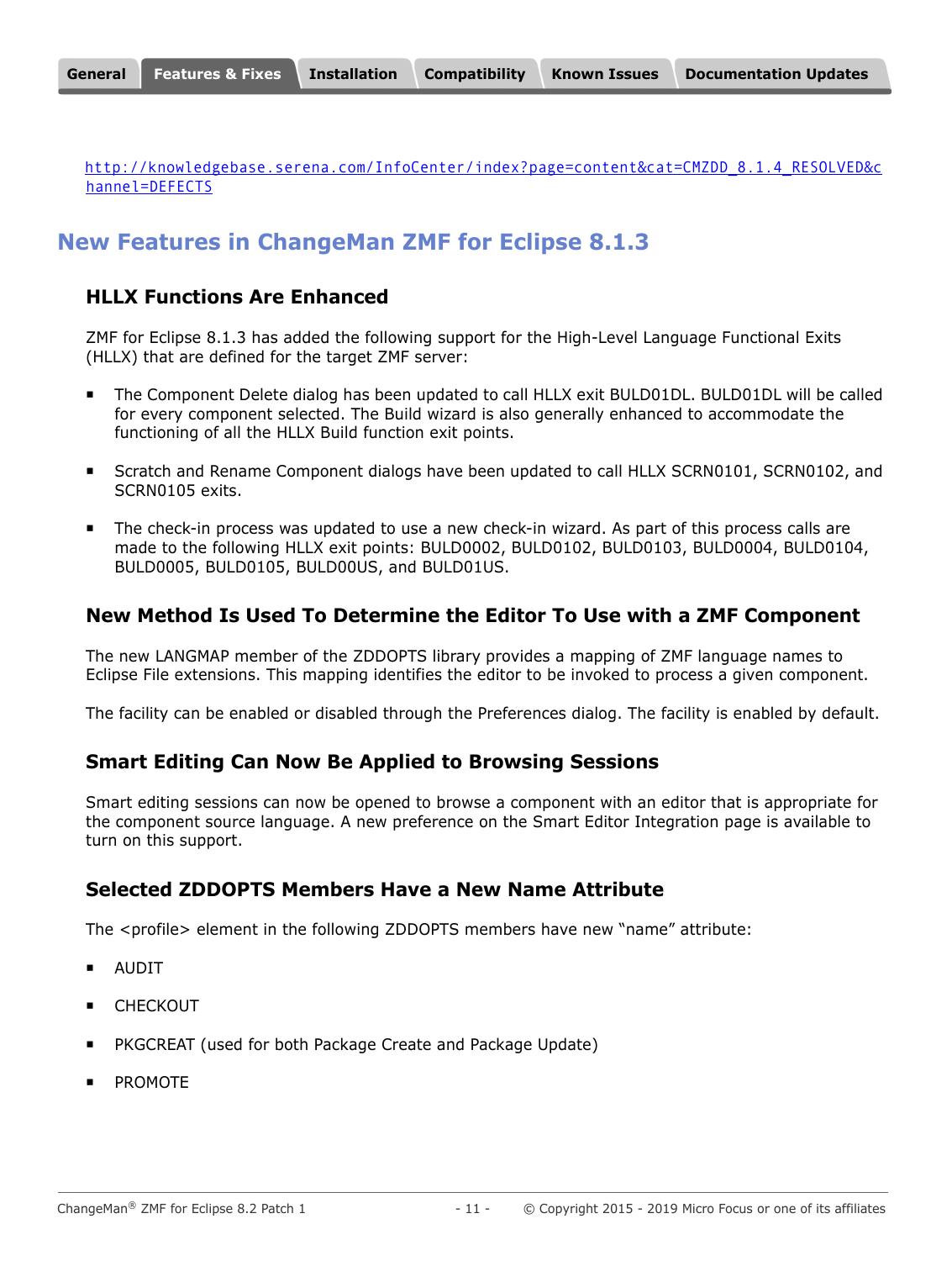|  | <b>General Features &amp; Fixes</b> | <b>Installation</b> | <b>Compatibility</b> | <b>Known Issues</b> | <b>Documentation Updates</b> |
|--|-------------------------------------|---------------------|----------------------|---------------------|------------------------------|
|--|-------------------------------------|---------------------|----------------------|---------------------|------------------------------|

DEMOTE

| <b>Attribute</b> | <b>Description</b>                           | <b>Multiple Values</b> | <b>Value</b>                                                             |
|------------------|----------------------------------------------|------------------------|--------------------------------------------------------------------------|
| name             | Profile name, enclosed in<br>quotation marks | No                     | Value, enclosed in quotation<br>marks. Values are not case<br>sensitive. |

The "name" attribute can be used by an HLLX exit to select a specific profile. Multiple profiles can have the same name, in which case the first matching profile will be selected. For example, assume the following profiles are defined:

<profile name="Profile1" application="DEMO TEST">

<profile name="Profile1" application="\*">

<profile name="Profile2" application ="DEMO">

<profile name="Profile2" application ="TEST">

<profile name="Profile2" application ="\*">

If an HLLX exit sets the "optsProfile" to "Profile2", the third profile is selected if the application is "DEMO", the fourth profile is selected if the application is "TEST", and the last profile is selected if the application is anything else.

A profile that contains no "name" attribute will match any name. ChangeMan ZMF for Eclipse always selects the first matching profile. Therefore, unnamed profiles should always be placed after the named profiles.

The profile name can be set from one of the user options HLLX preprocessing exit points, \*00PU or \*00UV. Any change to the profile name from the HLLX post-processing exit points, \*01PU or \*01UV, will be ignored.

#### **New Name and Function Attributes Are Available for the BUILD Profile**

The <profile> element of the BUILD member of the ZDDOPTS library has two new attributes:

| <b>Attribute</b> | <b>Description</b>     | <b>Multiple Values</b> | <b>Value</b>                                 |
|------------------|------------------------|------------------------|----------------------------------------------|
| name             | Profile name           | No                     | 1-8 characters                               |
| function         | <b>Build functions</b> | Yes                    | For example, "Build" "Recompile"<br>"Relink" |

The values are not case sensitive. An example:

<profile name="Profile1" function="Build Recompile">

The function attribute can be used to select different profiles based upon the type of build operation (Build, Recompile, Relink). You can specify more than one function for a profile, if it is to be used for more than one type of build operation. If no function attribute is specified, the profile can be selected for any type of build operation. Multiple values should be separated by spaces.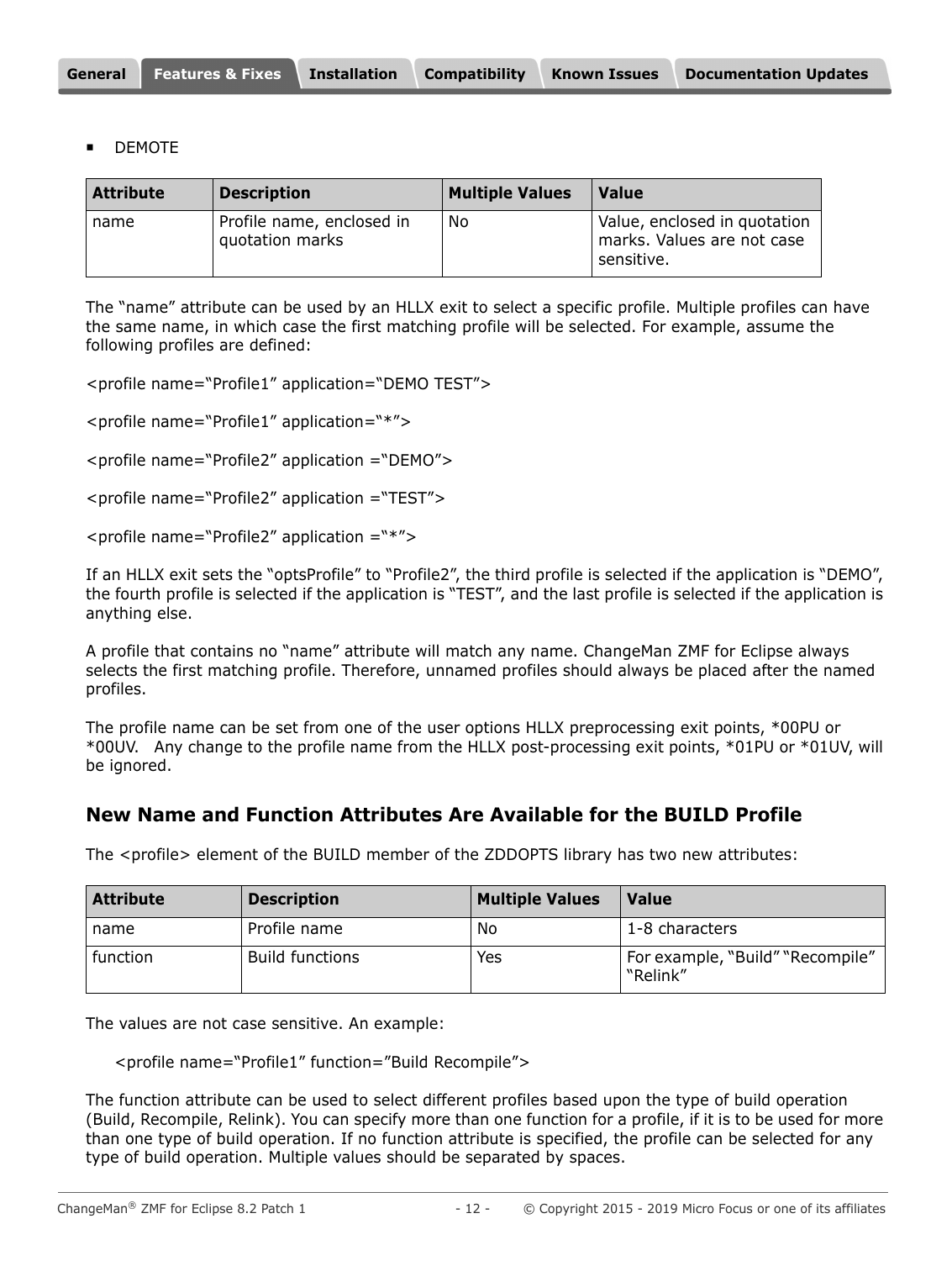The name attribute can be used by an HLLX exit to select a specific profile. Multiple profiles can have the same name, in which case the first matching profile is selected. For example, given the following profiles:

<profile name="Profile1" language="ASM">

<profile name="Profile1" language="COB">

<profile name="Profile2" language="ASM">

<profile name="Profile2" language="COB">

<profile name="Profile2" language="\*">

If an HLLX exit sets the "optsProfile" to "Profile2", the third profile is selected if the language is "ASM", the fourth profile is selected if the language is "COB", and the last profile is selected if the language is anything else.

If the profile contains no name attribute, it will match any name. The ZMF for Eclipse client always selects the first matching profile. Therefore, unnamed profiles should always be placed after the named profiles.

An HLLX exit can set the profile name at any point prior to the display of the Other Options page.

Changes to the profile name from one of the user options post-processing exits BULD01US or BULD01UV will be ignored. At that point, the user has already pressed Finish, and changing profiles after the fact would serve no purpose.

#### **New User Options Check Boxes Have Been Added to the Build Wizard**

The Build Settings page of the Build wizard has two new check boxes that can be used to display or suppress display of user options and variables:

| <b>Check Box Text</b>  | <b>Description</b>            | <b>HLLX Tag</b> |
|------------------------|-------------------------------|-----------------|
| Display other options  | Displays userOption* fields   | extUserVars     |
| Display user variables | Displays userVariable* fields | userVariables   |

You can use these check boxes to limit what is included on the Other Options page of the Build wizard. If neither box is checked, the Other Options page is not displayed.

Both check boxes will be unchecked and disabled (grayed out) if there is no ZDDOPTS BUILD member.

The check boxes are initially checked or unchecked according to their state the last time you used the Build wizard. Their state is remembered so that you do not have to check or uncheck them every time you use the Build wizard.

If the check boxes are enabled, the corresponding HLLX elements can be used to override the initial check box settings from an HLLX preprocessing exit.

Changes to the HLLX extUserVars and userVariables fields are ignored for post-processing exits on the Build Settings page.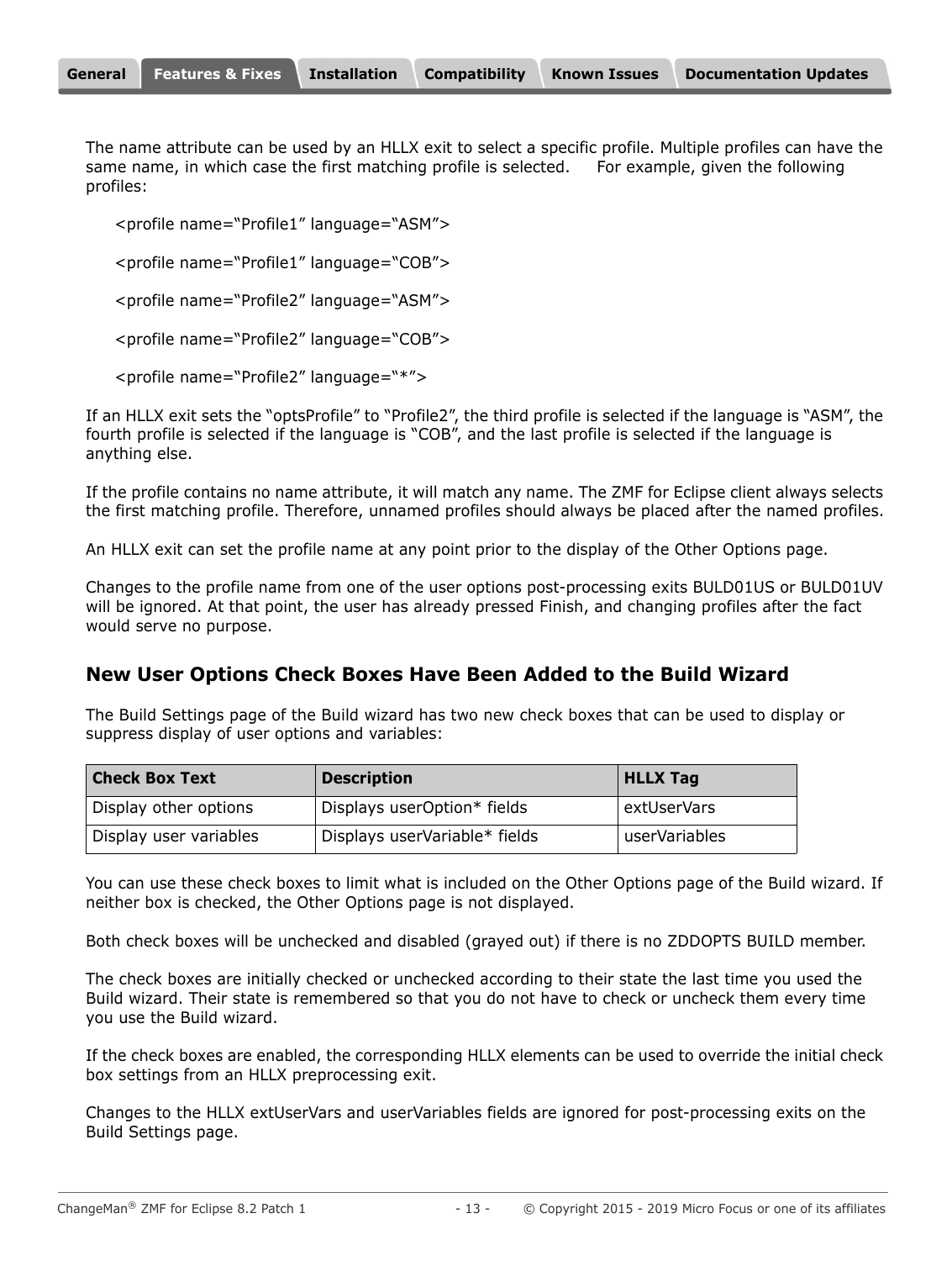There is also a ZMF Global Administration option that can be used to enable or disable the extended component user options. This option can be set in ISPF with option A.G.1 (part 5). The option is labeled Enable Component User Variables. If the option is disabled, the fields named UserOption0101 – UserOption7205 will not be included in the list on the Other Options page.

### **Selected Wizards Can Now Display User Variables**

Wizards that have an "Other options" page for user variables have a new check box that can be used to show or hide the user variables page:

| <b>Check Box Text</b>  | <b>Description</b>            | <b>HLLX Tag</b> |
|------------------------|-------------------------------|-----------------|
| Display user variables | Displays userVariable* fields | userVariables   |

The following wizards have this check box:

| <b>Wizard</b> | <b>Associated ZDDOPTS</b><br><b>Member</b> |
|---------------|--------------------------------------------|
| Audit         | AUDIT                                      |
| Check Out     | <b>CHECKOUT</b>                            |
| Promote       | <b>PROMOTE</b>                             |
| Demote        | <b>DEMOTE</b>                              |

If box is not checked, the "Other options" page is not displayed.

The check box will be unchecked and disabled (grayed out) if there is no corresponding ZDDOPTS member: user variables cannot be displayed without information from that associated ZDDOPTS member.

For Check Out, user variables are displayed for batch check out only. If a batch check out is not being performed, the check box is unchecked and disabled.

The check box is initially checked or unchecked according to its state the last time you used the wizard. Its state is remembered so that you do not have to check it or uncheck it every time you use the wizard.

The HLLX userVariables field can be used to override the initial check box settings from an HLLX preprocessing exit if the exit is enabled.

### **New Check-In Wizard Supports HLLX**

In previous releases, the check-in function of ZMF for Eclipse was enabled with different dialog boxes depending on the type of check-in operation. In ZMF for Eclipse 8.1.3, the following check-in operations are handled with a single wizard:

- Check-in/stage from staging library member
- Check-in action from data set member
- Check-in from HFS file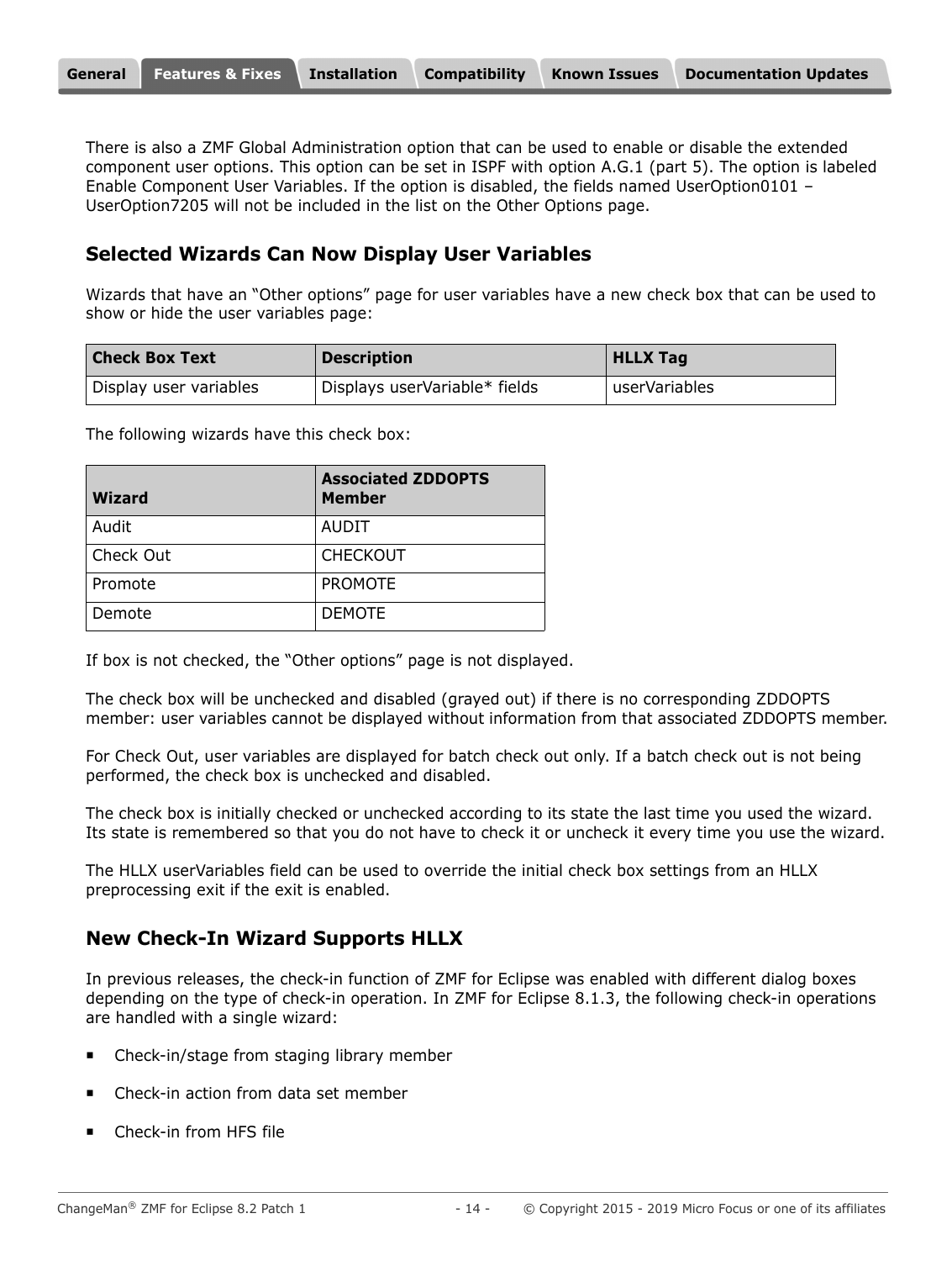- **EXEC** Check-in from a local file to package
- Check-in from remote file (remote systems explorer)
- Check-in from RDz data set member

A separate "Other options" wizard page displays the check-in user options (UserOption0101 -UserOption7205). A new ZDDOPTS member, CHECKIN, defines how the user options are displayed, and what the validation rules are.

A check box is used to display or suppress the display of this page:

| <b>Check Box Text</b> | <b>Description</b>          | <b>HLLX Tag</b> |
|-----------------------|-----------------------------|-----------------|
| Display other options | Displays userOption* fields | cmpntUserVars   |

Notes:

- **If the check box is not checked, the "Other options" page is not displayed.**
- The check box is unchecked and disabled (grayed out) if ZDDOPTS does not have a CHECKIN member.
- An admin option labeled "Enable component user variables" (option A.G.1, part 5) of the target ZMF server is used to enable or disable the extended component user options. If that option is disabled, the check box is unchecked and disabled (grayed out).
- If the component being built is a source component, the Build wizard will display its own "Other options" wizards page, which is linked to the extUserVars and userVariables HLLX tags.)

The check box is initially checked or unchecked according to its state the last time you used the wizard. The state is remembered so that you do not have to check or uncheck the check box each time you use the wizard.

 The HLLX cmpntUserVars field can be used to override the initial check box settings from an HLLX preprocessing exit, if the exit is enabled.

#### **You Can Now Check Out Components from Another Package**

ZMF for Eclipse 8.1.3 has added the capability for you to check out components from another package.

#### **You Can Now Check In Binary Files**

You can now check in a local file as a binary file (without any data translation).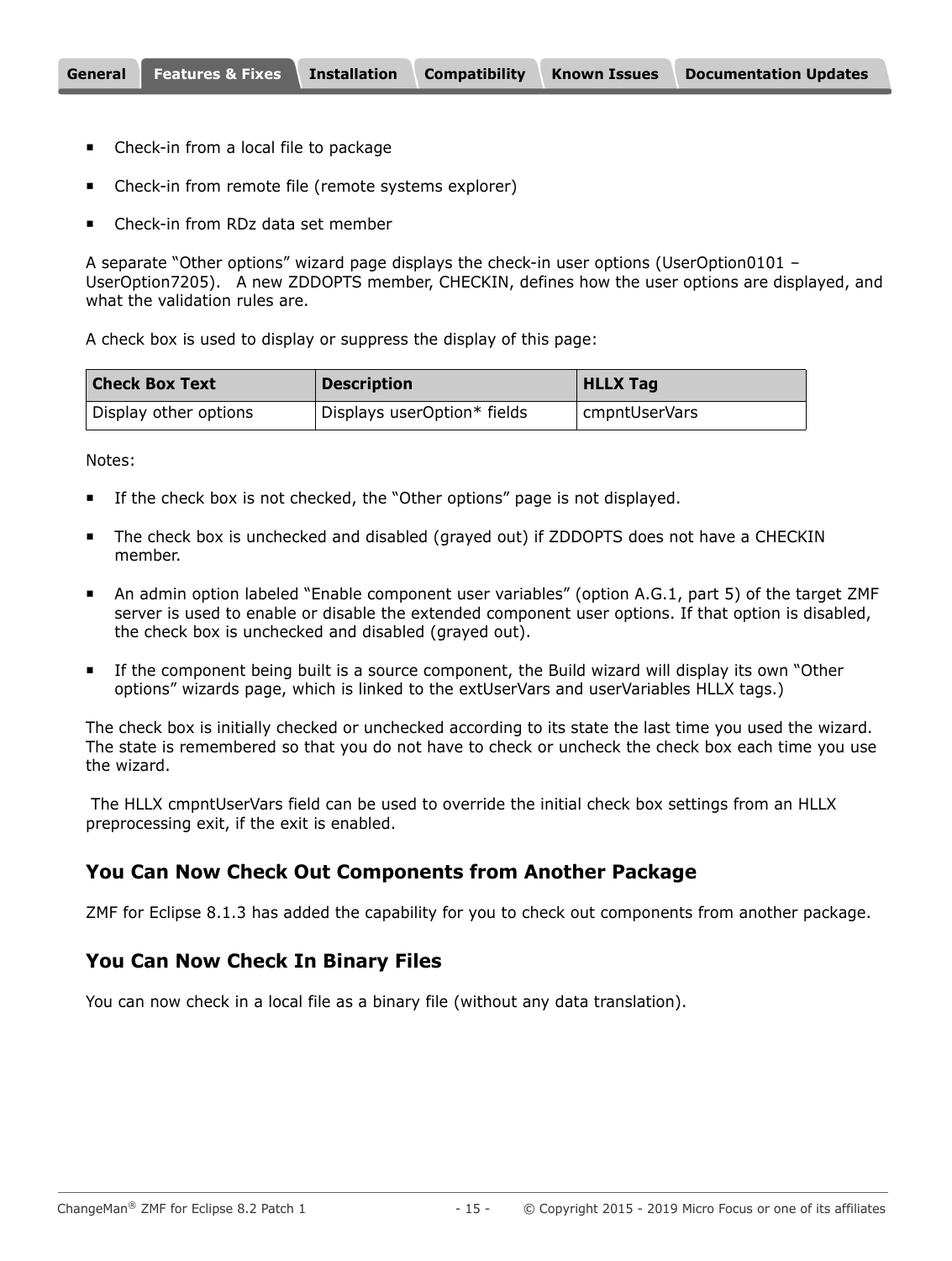#### **ZMF for Eclipse Can Now Use the PACKAGE SYSLIB SERVICE**

ZMF4ECL will use the new ZMF PACKAGE SYSLIB SERVICE by default. The SYSLIB member of ZDDOPTS is updated with the following attributes at the <options> level:

| <b>ZDDOPTS SYSLIB Member</b><br><b>Attribute</b> | <b>Description</b>                                                                                                                                                                                       |
|--------------------------------------------------|----------------------------------------------------------------------------------------------------------------------------------------------------------------------------------------------------------|
| useZmfService                                    | Indicates whether ZMF4ECL should use the PACKAGE SYSLIB SERVICE<br>or use traditional ZDDOPTS SYSLIB processing. Values can be YES or<br>NO. YES is the default.                                         |
| userSelectable                                   | Indicates whether you can override the value for useZmfService. Values<br>can be YES or NO. If set to YES, ZMF4ECL looks at the user preferences<br>page for the useZMFService value. NO is the default. |

#### **ZMF for Eclipse Supports 8-Character Log-On User IDs**

The ZMF4ECL log-on dialog (and ZMF Web Services) now support the 8-character user IDs that z/OS 2.3 supports.

#### **A Lock Indicator Is Now Displayed for Packages if the Installation Date Has Passed**

A resource decorator is supplied for package resources. If the ZMF4ECL Decorator is selected in Preferences, a lock icon is displayed next to packages if the package installation date has passed. Component editing will not be permitted.

#### **You Can Now Export Samples of ZDDOPTS Members**

A new plugin has been added to the ZMF for Eclipse installer that enables you to export samples of ZDDOPTS members:

- **1** From the Installer, select ChangeMan ZMF4ECL Samples.
- **2** Within ZMF4ECL, select File > Export.
- **3** When the Export dialog appears, select Serena ChangeMan ZMF4ECL > ZDDOPTS Sample Files.
- **4** When the ZDDOPTS Sample Export Wizard appears, select the desired ZDDOPTS member, and specify an output folder.
- **5** Click Finish. The selected ZDDOPTS members will be copied to the specified folder.

#### **ZMF for Eclipse Supports the Migrated-to-Cloud Data Set Status**

ZMF4ECL supports the DFSMS Transparent Cloud Tiering function of z/OS 2.1. ZMF4ECL treats migratedto-cloud status the same as migration level 1 (migrated to disk).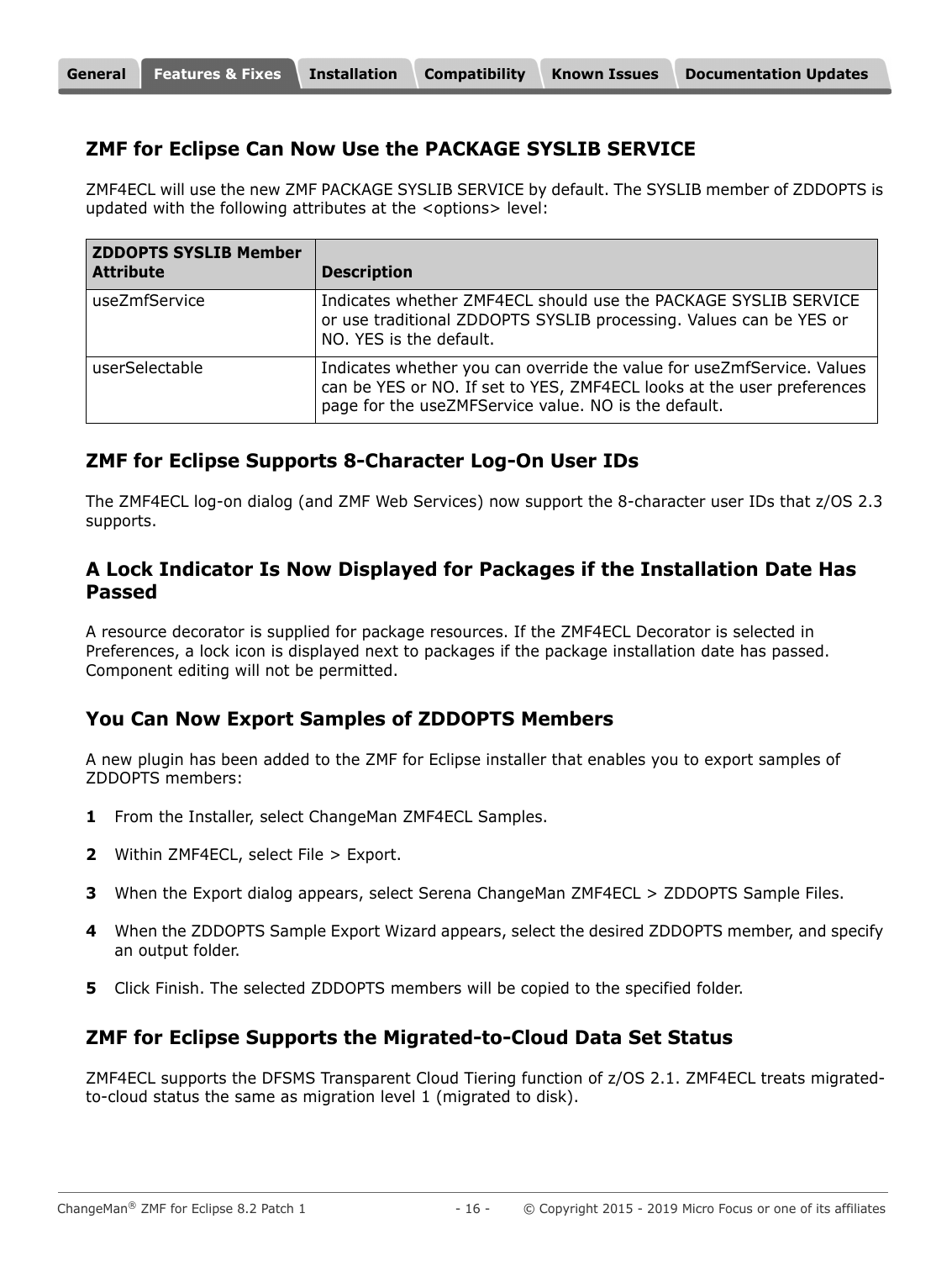#### **Check-Out Message Is Displayed after Check-Out Process Completes**

The check-out process has been enhanced to provide a list of all items checked out. A preference is also available to prevent the check-out results from being displayed.

#### **Build Box Is Disabled for Non-Buildable Components**

During the check-in process, the Build box is disabled (grayed out) for non-buildable (non-source) components.

#### **ZMF4ECL Now Issues Concurrent Development Warning Messages**

The check-in/check-out wizard now displays component history so that you will know if the target components reside in more than one package.

#### **Batch Checkout Is Now Supported**

The check-out wizard is enhanced with a batch check-out option.

#### **Reliance on the Use of Personal Libraries Has Been Removed**

In earlier releases, you had to check components out to a personal library if you wanted to use the advanced capabilities of the LPEX editor. LPEX editor capabilities now work without the need to check components out to a personal library for editing. Thus, the reliance on personal libraries has been removed.

Related to this change, ZMF4ECL 8.1.3 has also been updated so that the new Checkout from Package functionality seen in the ISPF interface is now available from within ZMF4ECL. This, along with the removal of the general reliance on personal development libraries, means that the previous behavior of the ZMF4ECL Checkout from Package option to allow checkout of package components to different personal development libraries has been deprecated.

### **Fixes in ChangeMan ZMF for Eclipse 8.1.3**

You can access a list of defects that have been fixed in ChangeMan ZMF for Eclipse 8.1.3 at the following location on the Micro Focus SupportLine website:

[http://knowledgebase.serena.com/InfoCenter/index?page=content&cat=CMZMFCP\\_Client\\_Pack\\_8.](http://knowledgebase.serena.com/InfoCenter/index?page=content&cat=CMZMFCP_Client_Pack_8.1.3_RESOLVED&channel=DEFECTS) 1.3\_RESOLVED&channel=DEFECTS

# **New Features in ChangeMan ZMF for Eclipse 8.1.2**

The following paragraphs describe the new features in ChangeMan ZMF for Eclipse 8.1.2.

#### **Selective Promote Now Shows RESTAGE Status**

When a component is promoted and then subsequently restaged, the component will show a status of RESTAGED.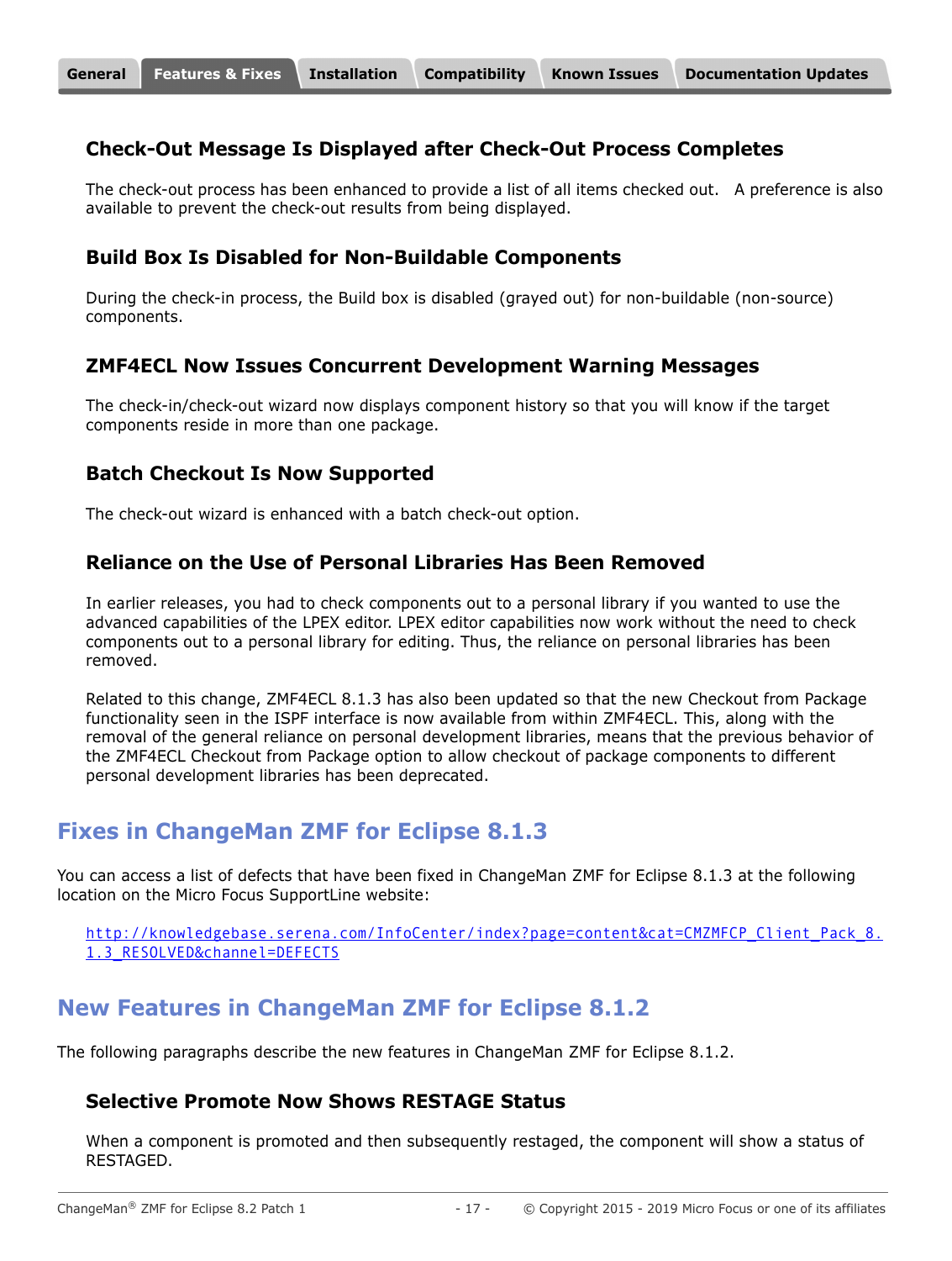#### **Super and Complex Packages Subtree Is Now Displayed**

There is now a subtree under super/complex packages that allows you to view and access associated participating packages.

### **Stage Name Is Available at Check-In Time**

You may now input a stage name if desired, as in the z/OS interface, to allow specification of a name for the target of a checkin.

### **Migration Status Is Available on Data Set List**

The status of data sets is now shown (either has **HSM Recall** or **H Recall from Tape**) if migrated to ML1 or ML2. If on ML2 (tape), you will be asked to confirm that you want to recall.

#### **Advanced Editor Functions under RDz Are Now Available**

The smart editor integration in RDz now allows use of additional advanced functions in the languagespecific and LPEX editors.

### **The Folder/Filtering Process Has Been Extended and Improved**

All folder/filtering options have been moved from the Server Properties page to the appropriate objects in Serena Explorer view. Folders are available for the following resources:

- Data Sets
- Jobs
- USS Files
- ZMF Applications (new)
- ZMF Packages (new)

The following functions are available for folders:

| <b>Function</b> | <b>Description</b>                                                                                                                                                                     |
|-----------------|----------------------------------------------------------------------------------------------------------------------------------------------------------------------------------------|
| New Folder      | On the appropriate container, select New Folder, and enter the folder name when<br>prompted. There are options to set filters and define the folder order on the New<br>Folder dialog. |
| Delete Folder   | Select a folder and select Delete Folder. Press OK at the prompt to delete the<br>folder.                                                                                              |
| Rename Folder   | Select a folder and select Rename Folder. Enter the new folder name when<br>prompted and press OK.                                                                                     |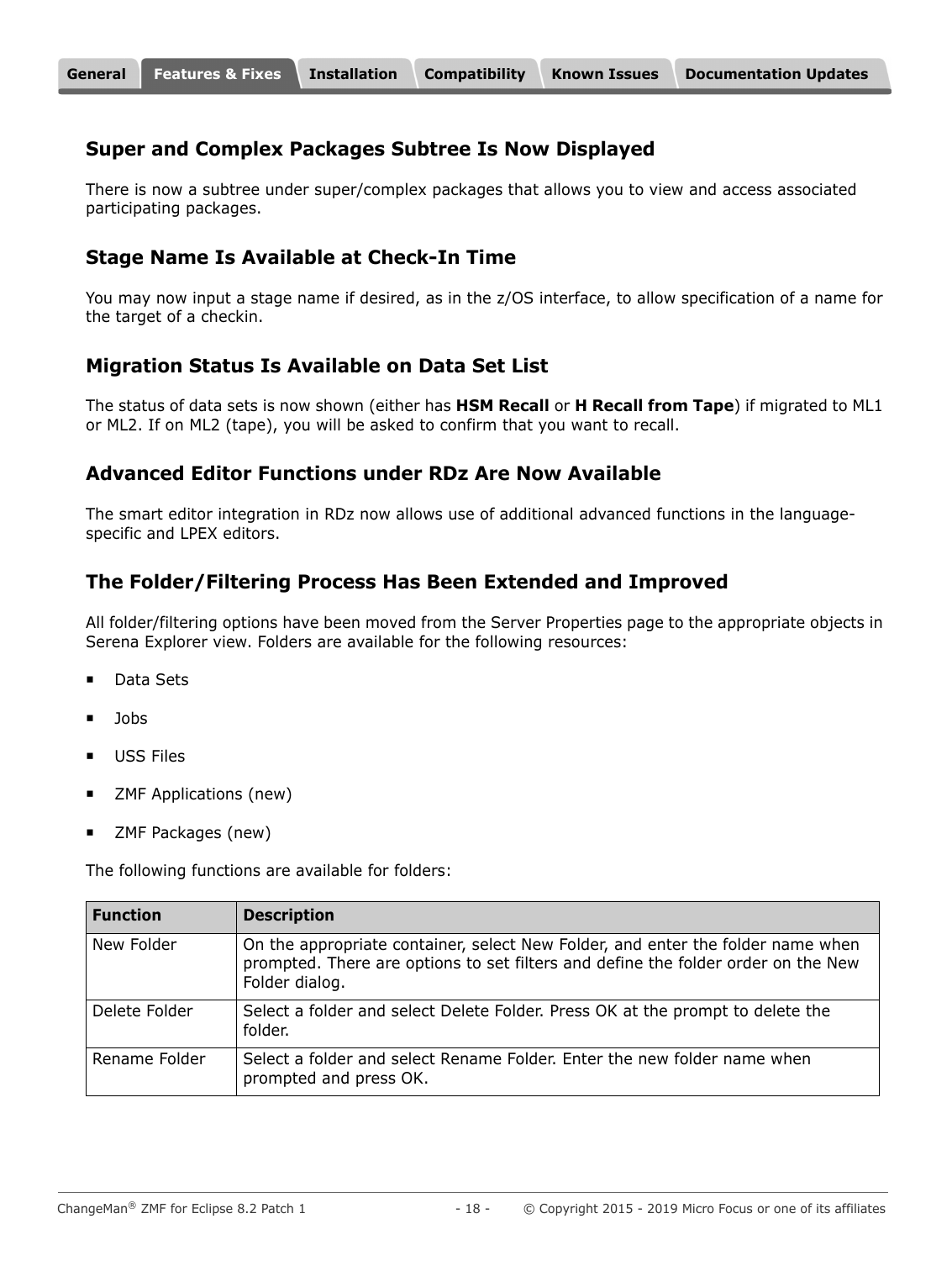| <b>Function</b> | <b>Description</b>                                                                                                                                                                                             |
|-----------------|----------------------------------------------------------------------------------------------------------------------------------------------------------------------------------------------------------------|
| Folder Order    | On the appropriate container, select Folder Order. The list of folders is displayed<br>and buttons are available to move folders up and down.                                                                  |
| Properties      | Select a folder and select Properties. This action displays the filter associated with<br>the folder and lets you update the associated filter. The filter that is displayed<br>depends on the type of folder. |

#### **You Can Now Install ZMF Web Services with a Different Context Root**

This enhancement enables you to install ZMF Web Services on either z/OS® Websphere® Application Server (WAS) or Apache<sup>®</sup> Tomcat<sup>®</sup> with a context root other than /zmfws.

For example, you can now run different versions of the ZMF Web Services within the same WAS *instance/port/profile*. For example, you might run one version in:

http://st8503:9080/zmfws713/services/\*

and a different version in:

```
http://st8503:9080/zmfws811/services/*
```
To install ZMF Web Services on WebSphere with a different context root follow WAS instructions and enter the desired context root when prompted.

To install ZMF Web Services on Tomcat with a different context root, rename the zmfws.war file to the desired context root. For example, if you desire a context root of zmf812, rename the war file to zmf812.war.

The default context root setting in ZMF for Eclipse is /zmfws. You can change this default by specifying the desired context root on the Preferences page (select ZMF/Eclipse > Settings).

You can override the default setting on the ZMF Server Properties page.

#### **CTRL+click and SHIFT+click Now Leave the Search Dialog Active**

CTRL+click and SHIFT+click leave the search dialog active on member lists to enable you to search multiple members at once.

#### **Refresh ZDDOPTS Option Has Been Provided**

A new Refresh ZDDOPTS item has been added to the menu that appears if you select a server in the Serena Explorer view.

If one or more ZDDOPTS members have been changed on the server to which ZMF for Eclipse is connected, selecting this option reloads all ZDDOPTS member for that server.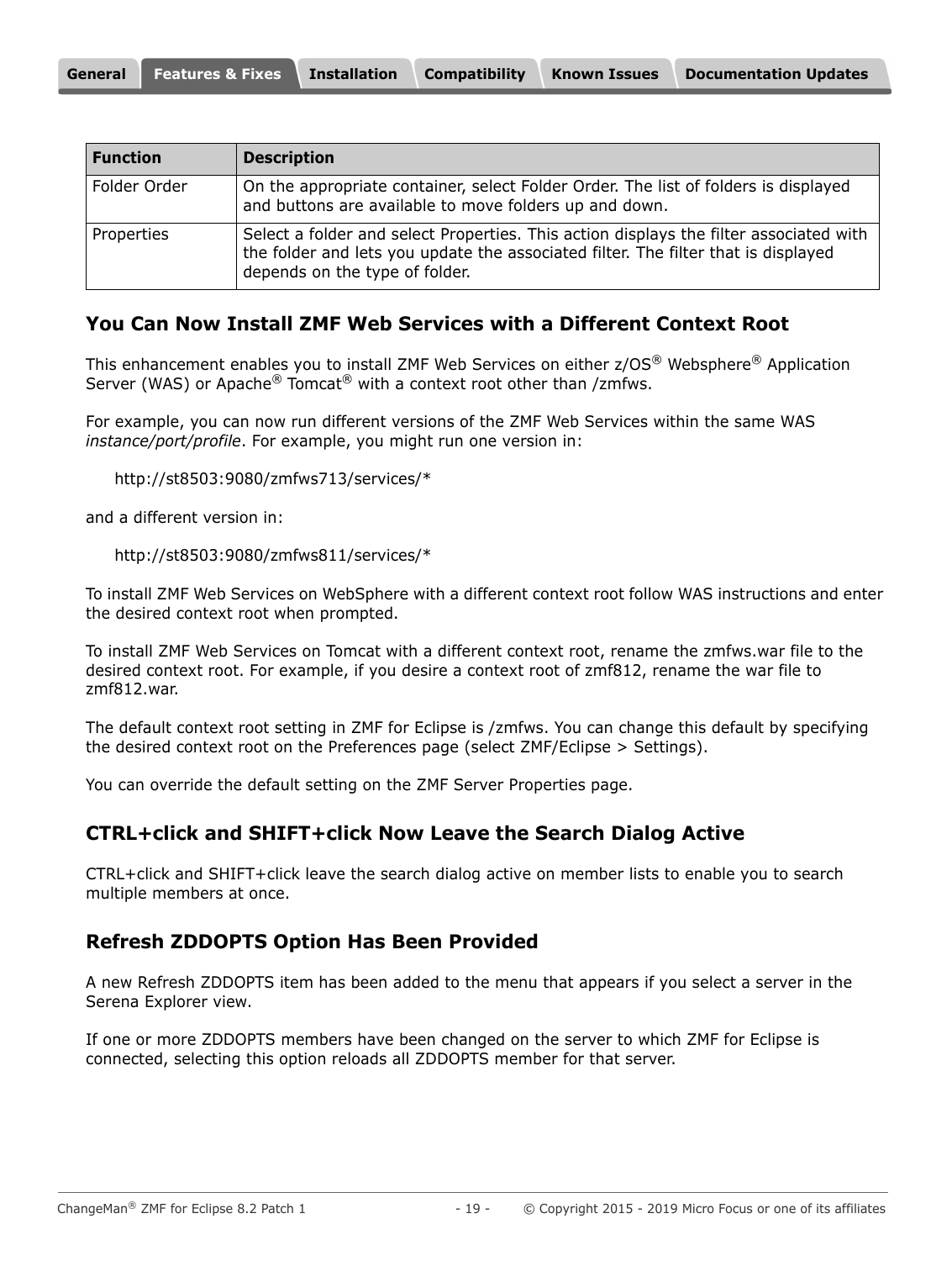### **Fixes in ChangeMan ZMF for Eclipse 8.1.2**

You can access a list of defects that have been fixed in ChangeMan ZMF for Eclipse 8.1.2 at the following location on the Micro Focus SupportLine website:

http://knowledgebase.serena.com/InfoCenter/index?page=content&cat=CMZMFCP\_ZMF4ECL\_8.1.2 RESOLVED&channel=DEFECTS

# **New Features in ChangeMan ZMF for Eclipse 8.1.1.01**

ChangeMan ZMF for Eclipse 8.1.1.01 has no new features.

# **Fixes in ChangeMan ZMF for Eclipse 8.1.1.01**

You can access a list of defects that have been fixed in ChangeMan ZMF for Eclipse 8.1.1.01 at the following location on the Micro Focus SupportLine website:

[http://knowledgebase.serena.com/InfoCenter/index?page=content&cat=CMZMFCP\\_8.1.1.01\\_RESOL](http://knowledgebase.serena.com/InfoCenter/index?page=content&cat=CMZMFCP_8.1.1.01_RESOLVED&channel=DEFECTS) VED&channel=DEFECTS

### **New Features in ChangeMan ZMF for Eclipse 8.1.1**

The following paragraphs describe the new features in ChangeMan ZMF for Eclipse 8.1.1.

#### **Transport Layer Security (TLS) Is Supported**

ChangeMan ZMF for Eclipse 8.1.1 now supports TLS encryption for secure communications with the server.

If TLS is enabled, the  $z/OS^{\circledast}$  server must also be configured to use TLS on all ports for the server, as well as all ChangeMan ports under the server. Likewise, if the z/OS server is configured to use TLS, the ChangeMan ZMF for Eclipse client must also be configured to use TLS. Connection to the server will fail if the TLS setting for ZMF for Eclipse does not match the TLS configuration on the z/OS server.

When TLS is selected for a server, all communications between ZMF4ECL and Web Services, Web Services and ZMF, and ZMF4ECL and ZMF will be encrypted using the highest TLS available.

#### **IP Version 6 Is Supported**

ChangeMan ZMF4ECL now supports Internet Protocol (IP) version 6 network communication.

#### **Drop-Down List Processing for ZDDOPTS User Options Is Now Available**

Simple validation and drop-down list processing has been added to the user options members AUDIT, DEMOTE, PROMOTE, BUILD, and PKGCREAT. ChangeMan ZMF HLLX Is Supported

Support for the following ChangeMan ZMF High-Level Language Exits (HLLX) has been added to ZMF4ECL: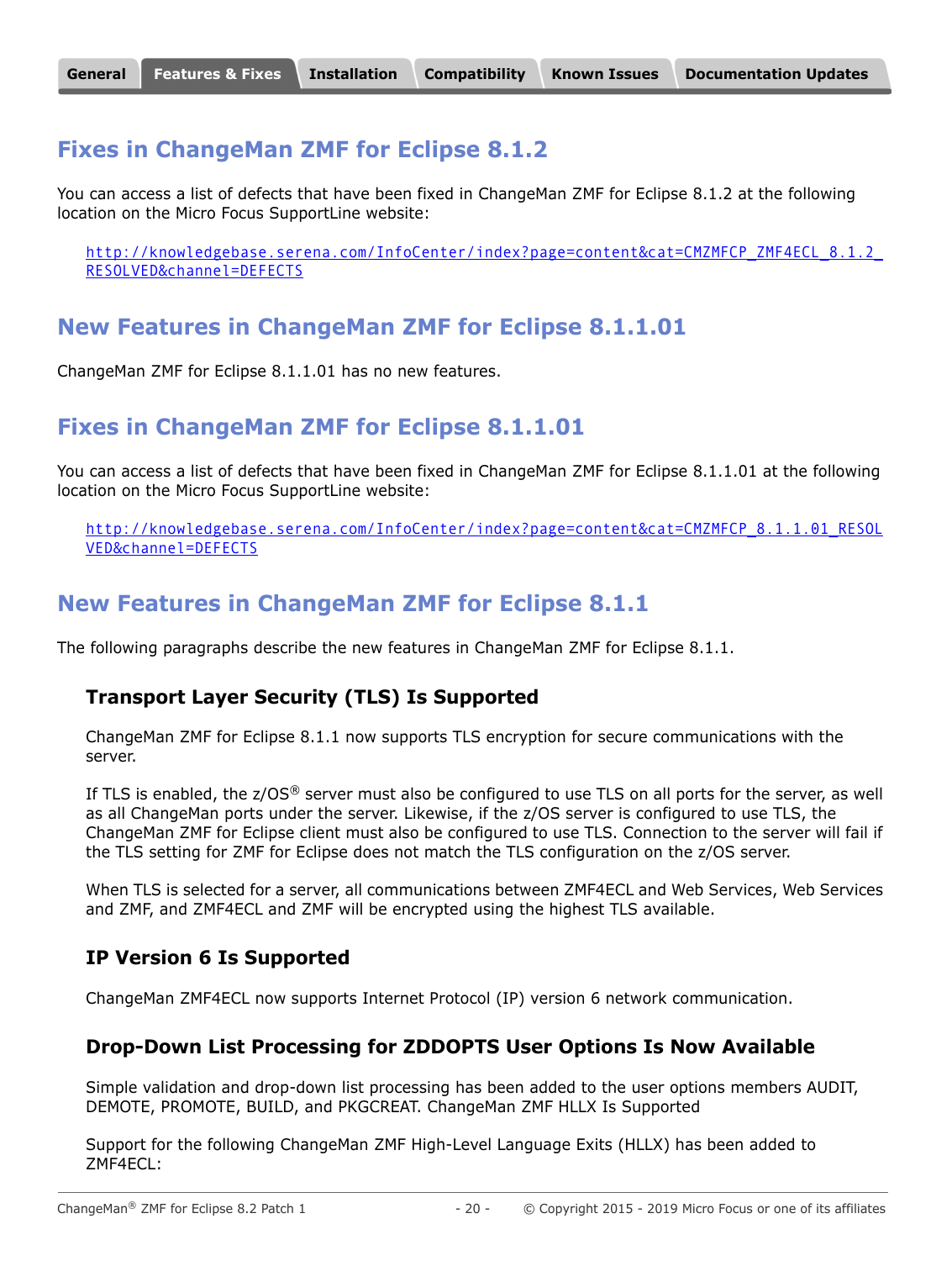- Checkout
- Promote/Demote
- Audit
- Freeze

#### **You Can Now Tab Between Fields on User Options Dialogs**

All user options dialogs now use the same layout and permit you to use the Tab key, Shift+Up, and Shift+Down, as well as the mouse to navigate through dialog fields.

#### **Fields on the Main Package Create Dialog Are Now Validated**

Fields on the package create / package properties dialog can now be validated if HLLX exits have been defined to do so.

#### **Reliance on the Use of Personal Libraries Has Been Removed**

In earlier releases, you had to check components out to a personal library if you wanted to use the advanced capabilities of the LPEX editor. LPEX editor capabilities now work without the need to check components out to a personal library for editing. Thus, the reliance on personal libraries has been removed.

### **Use of Editor Facilities on the RDz Platform Is Enhanced**

A new ZMF4ECL option called Smart Editor Integration is available on the Preferences dialog. It enables additional editor functionality if you use a smart editor with ZMF components. You can set this option on or off on the Preferences dialog. If set on (the default), an updated process opens the component, permitting properties to be set on the resource. Editors use the properties for performing enhanced functions.

#### **You Can Set LOCK COMPONENT Option Value with the Check-Out HLLX Exit**

You can now use the HLLX Check-Out exit, if defined, to set the default value for the LockComponent element of the COMMAND member of ZDDOPTS. In earlier releases, the LockComponent default was specified in the COMMAND member of ZDDOPTS and the previously assigned LockComponent value was used when a new component was checked out or staged. You can now specify if the default value of the LockComponent element is YES, NO, or remembered from the previous setting.

#### **You Can Now Bypass User Options Screens if No Variables Are Present**

Wizards for Package Create, Build, Promote, Demote, and Audit that display user options have been updated to bypass the screen if no variables are present.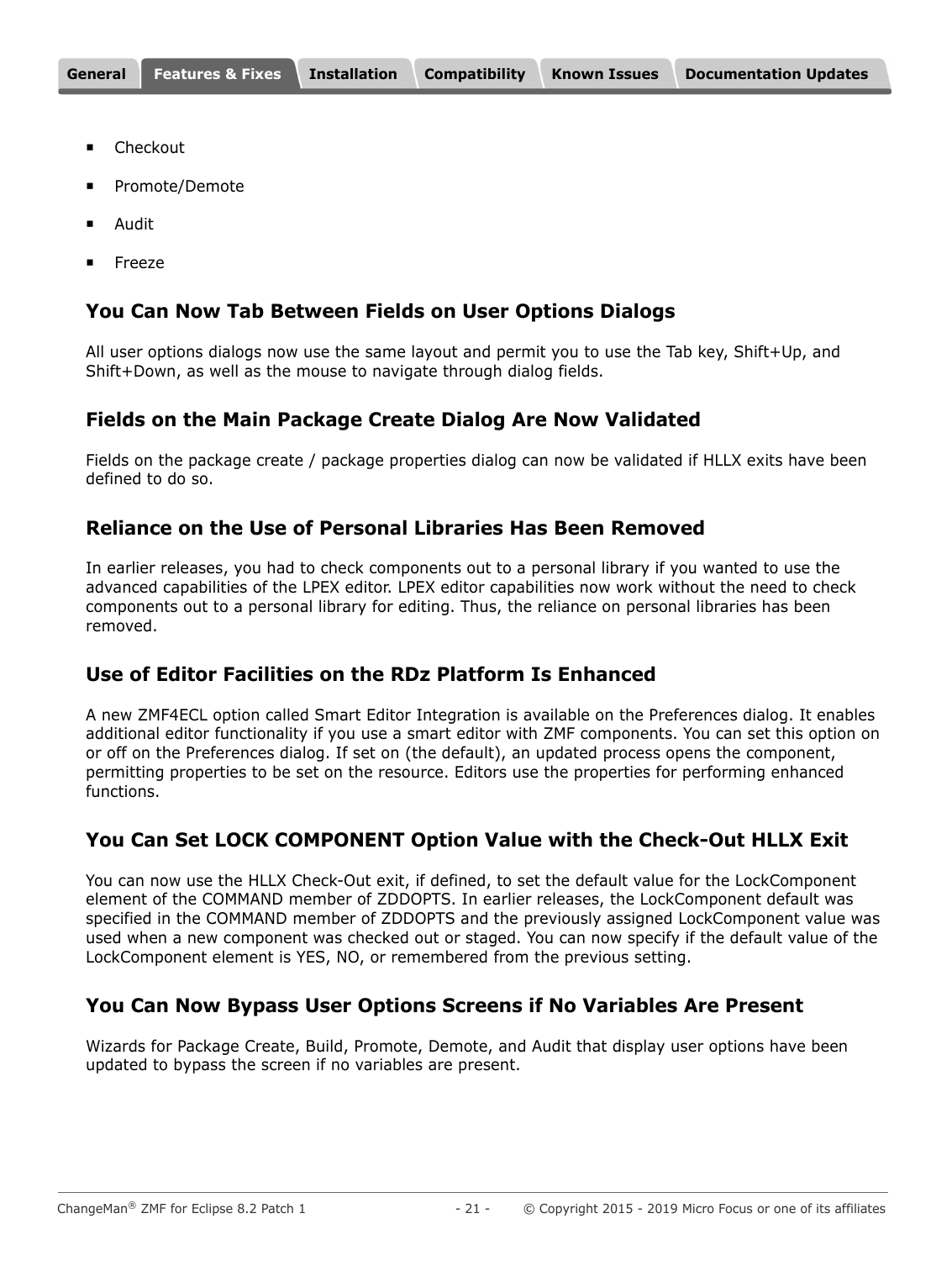#### **Help Text for User Options Is Improved**

Help for each field is implemented with a text box in Eclipse. The text box name, value, and help fields are populated when you select a field on the screen. This enhancement is implemented in the AUDIT, DEMOTE, PROMOTE, BUILD, and PKGCREAT members of ZDDOPTS.

#### **Tivoli WebSEAL**

ZMF4ECL now supports ZMF Web Services running on IBM® Tivoli® Access Manager WebSEAL. Tivoli WebSEAL is a high-performance, multi-threaded Web server that applies fine-grained security policy to the Tivoli-Access-Manager-protected Web object space.

#### **The Step Name Is Added to the Job Log Tree View**

The job step name has been added on job log tree view output so that you can see the JCL job step name that produces the output.

# **Fixes in ChangeMan ZMF for Eclipse 8.1.1**

You can access a list of defects that have been fixed in ChangeMan ZMF for Eclipse 8.1.1 at the following location on the Micro Focus SupportLine website:

http://knowledgebase.serena.com/InfoCenter/index?page=content&cat=CMZMFCP\_ZMF4ECL\_8.1.1 RESOLVED&channel=DEFECTS

# **New Features in ChangeMan ZMF for Eclipse 8.1.0.01**

The following paragraphs describe the new features in ChangeMan ZMF for Eclipse 8.1.0.01.

#### **ChangeMan ZMF for Eclipse Adds Support for Parallel Development**

Multiple users are now able to edit the same component with ZMF4ECL, with appropriate messages and processing options presented to the users upon checkin.

After the first user starts an edit, any subsequent users will get a warning message indicating that the component is being edited by another user and a diff report. The subsequent users would then be responsible for merging their changes in.

#### **ChangeMan ZMF for Eclipse Adds Expanded Web Service Tracing Options**

A session trace option has been added to allow administrators to trace web services to permit multithreaded applications additional debugging capabilities.

### **Fixes in ChangeMan ZMF for Eclipse 8.1.0.01**

You can access a list of defects that have been fixed in ChangeMan ZMF for Eclipse 8.1.0.01 at the following location on the Micro Focus SupportLine website: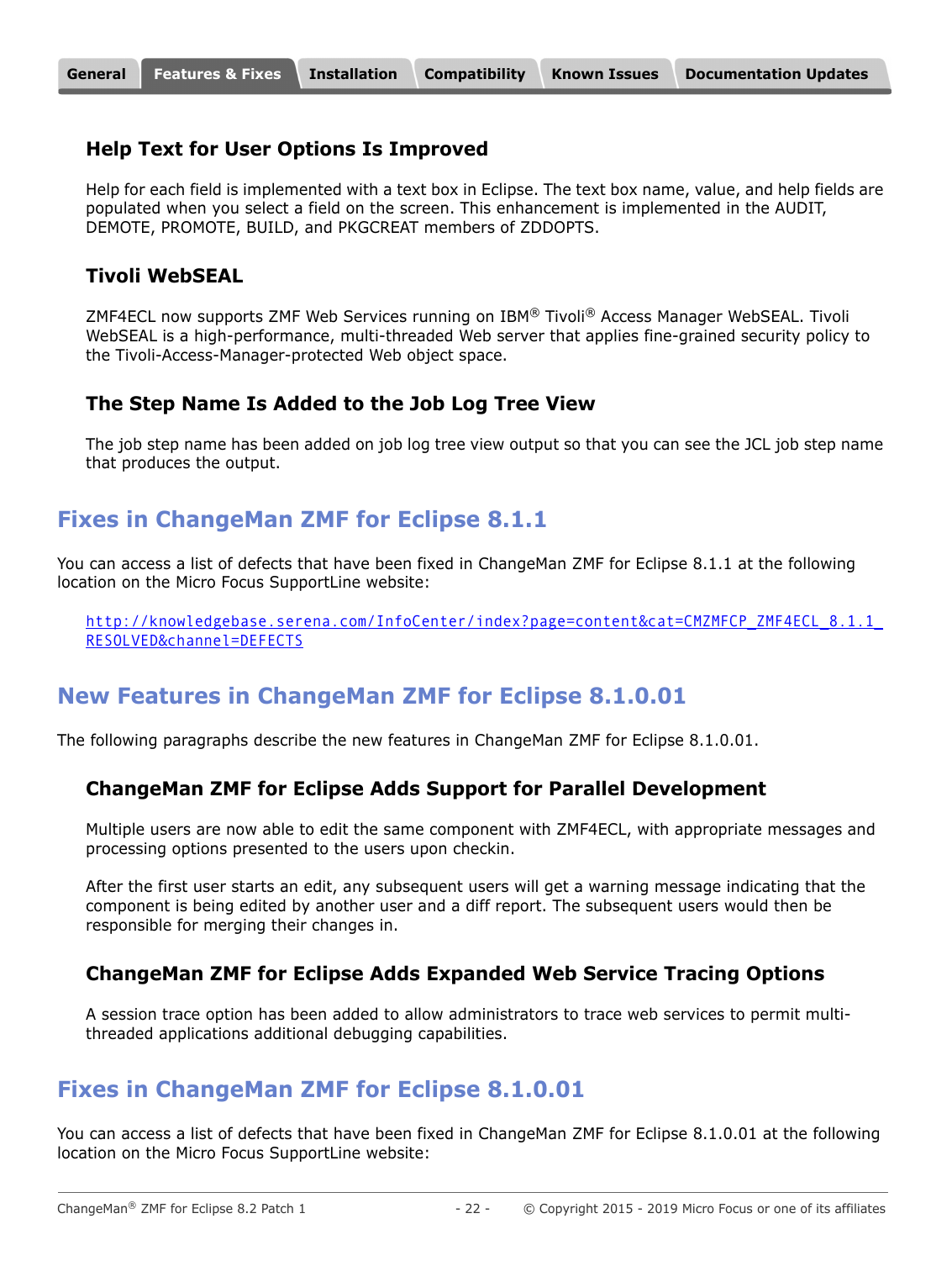[http://knowledgebase.serena.com/InfoCenter/index?page=content&cat=CMZMFCP\\_ZMF4ECL\\_8.1.0.](http://knowledgebase.serena.com/InfoCenter/index?page=content&cat=CMZMFCP_ZMF4ECL_8.1.0.01_RESOLVED&channel=DEFECTS) 01 RESOLVED&channel=DEFECTS

# **New Features in ChangeMan ZMF for Eclipse 8.1**

The following paragraphs describe the new features in ChangeMan ZMF for Eclipse 8.1.

#### **ChangeMan ZMF for Eclipse Supports ChangeMan ZMF High-Level Language Exits**

ChangeMan ZMF for Eclipse 8.1 supports the High-Level Language Exit (HLLX) facility, which is new in ChangeMan ZMF 8.1. In this release, this facility provides central high-level language exit services to the Package Create, Package Update, and Component Build (including Stage, Recompile and Relink) functions.

The high-level languages that are supported include any Language Environment (LE)-supported language (for example, COBOL, PL/I, C, C++) and REXX.

The same customer-supplied exit code will be executed regardless of which client is used (ISPF, ZDD, or ZMF for Eclipse), which will allow you to have a consistent experience in any selected client.



**NOTE** You must be running a ChangeMan ZMF 8.1 server to enable this functionality in ChangeMan ZMF for Eclipse 8.1.

### **ChangeMan ZMF for Eclipse Now Supports ChangeMan ZMF ERO**

ChangeMan ZMF for Eclipse now supports the release management functions of the ChangeMan ZMF Enterprise Release Option (ERO). For example, you can:

- View releases and release areas that have been defined in ChangeMan ZMF ERO.
- Attach a package to a release at package-create time.
- Attach or detach a package during package properties processing.



**NOTE** You must be running a ChangeMan ZMF 8.1 server to enable this functionality in ChangeMan ZMF for Eclipse 8.1.

### **Sorting Is Enhanced**

Sorting functions have been enhanced in ChangeMan ZMF for Eclipse 8.1. For example:

- You can click on a column heading in a table display to sort the entries in the column. Click on the column heading a second time to sort the entries in reverse order.
- Library types appear in ascending sequence in all ZMF for Eclipse drop-down list displays.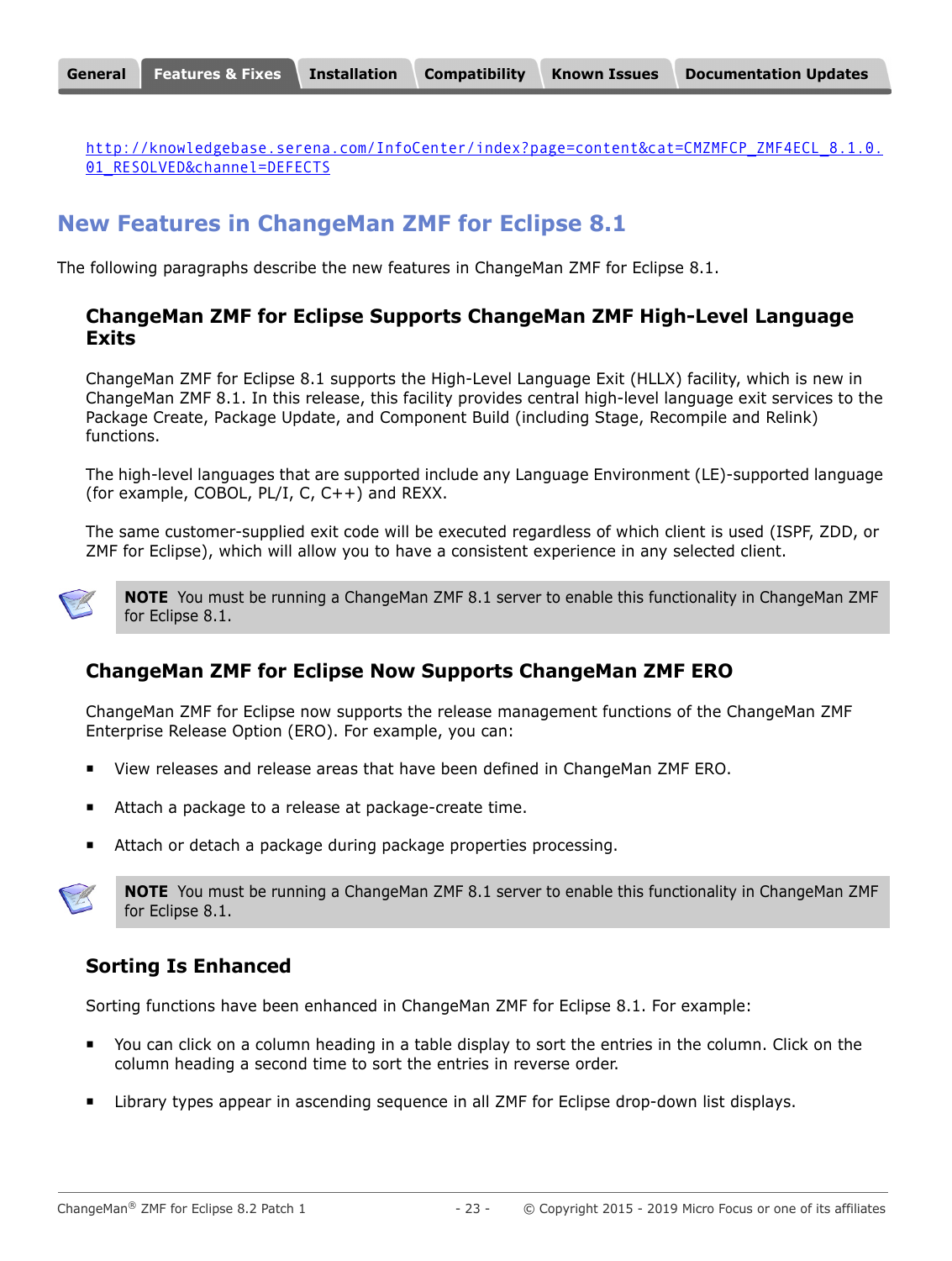Initial display of rows on the Package Approval dialog is in ascending sequence by approver sequence number. You can click on the heading of any column to sort entries in ascending sequence by the selected column's value. The display sequence is reversed if you click again on the column heading.

#### **Description Field Is Limited to 35 Characters for Components Checked In with SSV Enabled**

The text that you enter in the Description field is truncated to 35 characters for components with Save Staging Versions (SSV) enabled if you check them in from a personal library under either the Serena Explorer view or the z/OS Projects view. In previous releases of ChangeMan ZMF for Eclipse, an error message was issued if the Description text for components checked in under the z/OS Projects view exceeded 35 characters.

#### **Component Status Is Now Displayed When Libtype Is Expanded Under the Serena Explorer View**

The status of a component (for example, Checkout, Active, Incomplete) is now displayed if the user expands a libtype for a package in the tree structure of the Serena Explorer view. The status N/A is displayed for components that do not have a status (for generated components, for example). Excerpt from a sample display: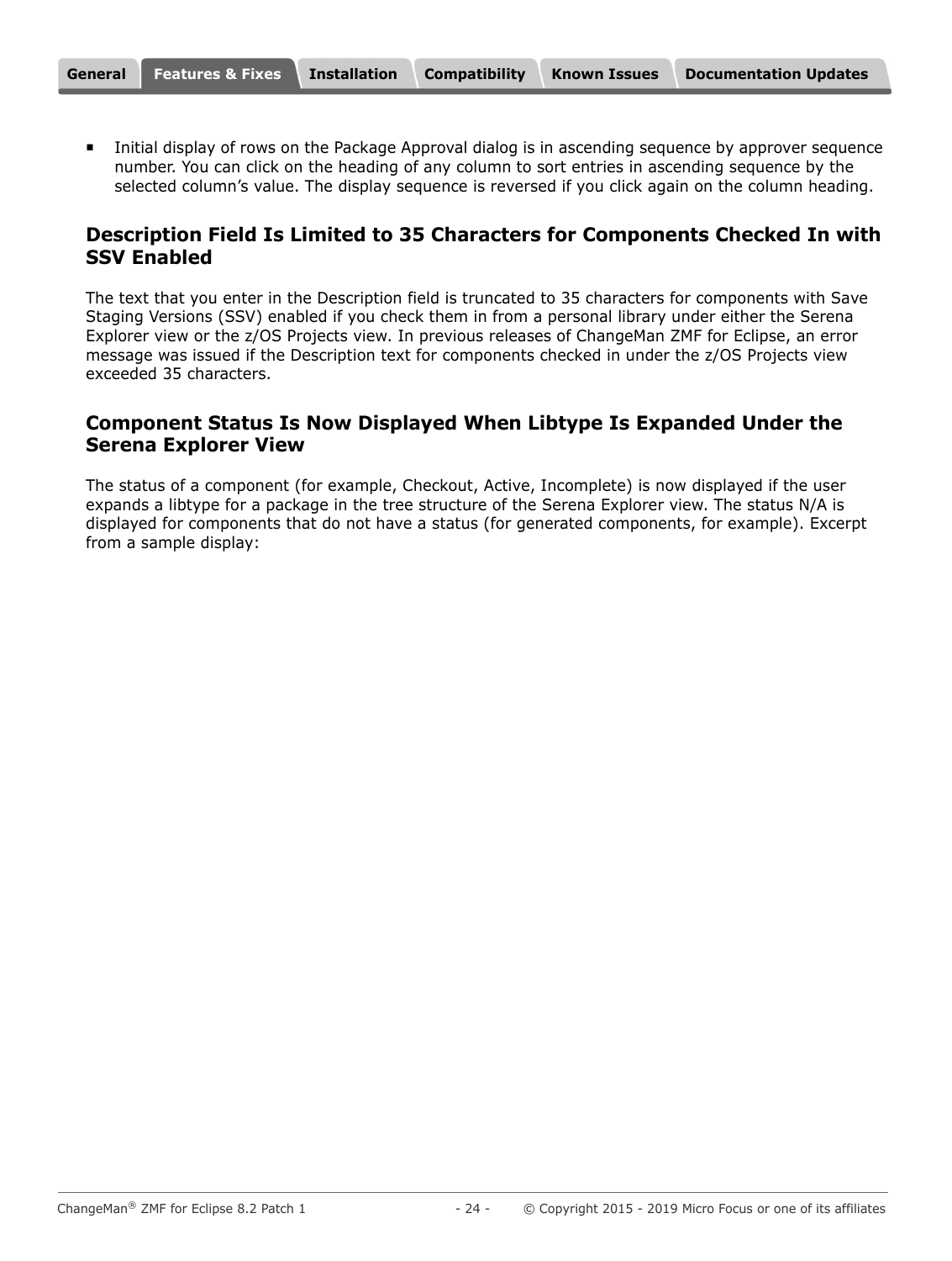| General | Features & Fixes Installation |  | <b>Compatibility</b> | <b>Known Issues</b> | <b>Documentation Updates</b> |
|---------|-------------------------------|--|----------------------|---------------------|------------------------------|
|---------|-------------------------------|--|----------------------|---------------------|------------------------------|

| Serena Explorer 23                                 |                                                   |  | $\mathbf{u}^{\mathbf{a}}$ |  |  |
|----------------------------------------------------|---------------------------------------------------|--|---------------------------|--|--|
| ChangeMan ZMF                                      |                                                   |  |                           |  |  |
| <b>Production</b>                                  |                                                   |  |                           |  |  |
| $\triangleright$ $\frac{1}{2}$ U610ALL             |                                                   |  |                           |  |  |
| $\triangleright$ $\frac{\square}{\square}$ U710ALL |                                                   |  |                           |  |  |
| $\frac{1}{2}$ U810ALL                              |                                                   |  |                           |  |  |
| ▷ 2/OS Data Sets                                   |                                                   |  |                           |  |  |
| ▷ <del></del> z/OS Jobs                            |                                                   |  |                           |  |  |
| $\triangleright$ $\triangleright$ z/OS USS Files   |                                                   |  |                           |  |  |
| ▲ 2MF Applications (DEMO)                          |                                                   |  |                           |  |  |
|                                                    | DEMO - Sample Application                         |  |                           |  |  |
| $\triangleright \implies$ Baseline (*)             |                                                   |  |                           |  |  |
|                                                    | Packages (DEMO000671)                             |  |                           |  |  |
|                                                    | DEMO000671 - (DEV) - Testing Package (*)          |  |                           |  |  |
|                                                    | $\triangle$ LOD (*)                               |  |                           |  |  |
|                                                    | <b>BR14.LOD - (N/A)</b>                           |  |                           |  |  |
|                                                    | $\triangle$ LST (*)                               |  |                           |  |  |
|                                                    | $\Rightarrow$ BR14.LST - (N/A)                    |  |                           |  |  |
|                                                    | SORT.LST - (N/A)                                  |  |                           |  |  |
|                                                    | $\triangle$ PLI(*)                                |  |                           |  |  |
|                                                    | SORT.PLI - (Incomplete)                           |  |                           |  |  |
|                                                    | $\triangle$ SRC (*)<br><b>BR14.SRC - (Active)</b> |  |                           |  |  |
| $\triangleright$ $\triangleright$ Promotion (*)    |                                                   |  |                           |  |  |
| DE ZMF Releases (*)                                |                                                   |  |                           |  |  |
| $\triangleright$ $\frac{1}{2}$ U810DP              |                                                   |  |                           |  |  |
| $\triangleright$ $\frac{1}{2}$ U810GA              |                                                   |  |                           |  |  |
| $\triangleright$ $\frac{1}{2}$ ZMFQSI              |                                                   |  |                           |  |  |
|                                                    |                                                   |  |                           |  |  |

# **Package Information Is Now Displayed in Addition to Package ID**

The Package ID, Status, and Package Title (for example, DEMO000001 - DEV - Demo Package) is now displayed in the Serena Explorer view for all packages.

# **Blank Line Removed from the Displayed List of DB2® Subsystems**

The blank line at the top of the drop-down list of DB2 subsystems has been removed. This blank line used to appear in the Build Parameters dialog when you staged a component. This enhancement prevents you from inadvertently selecting a blank DB2 subsystem name.

٦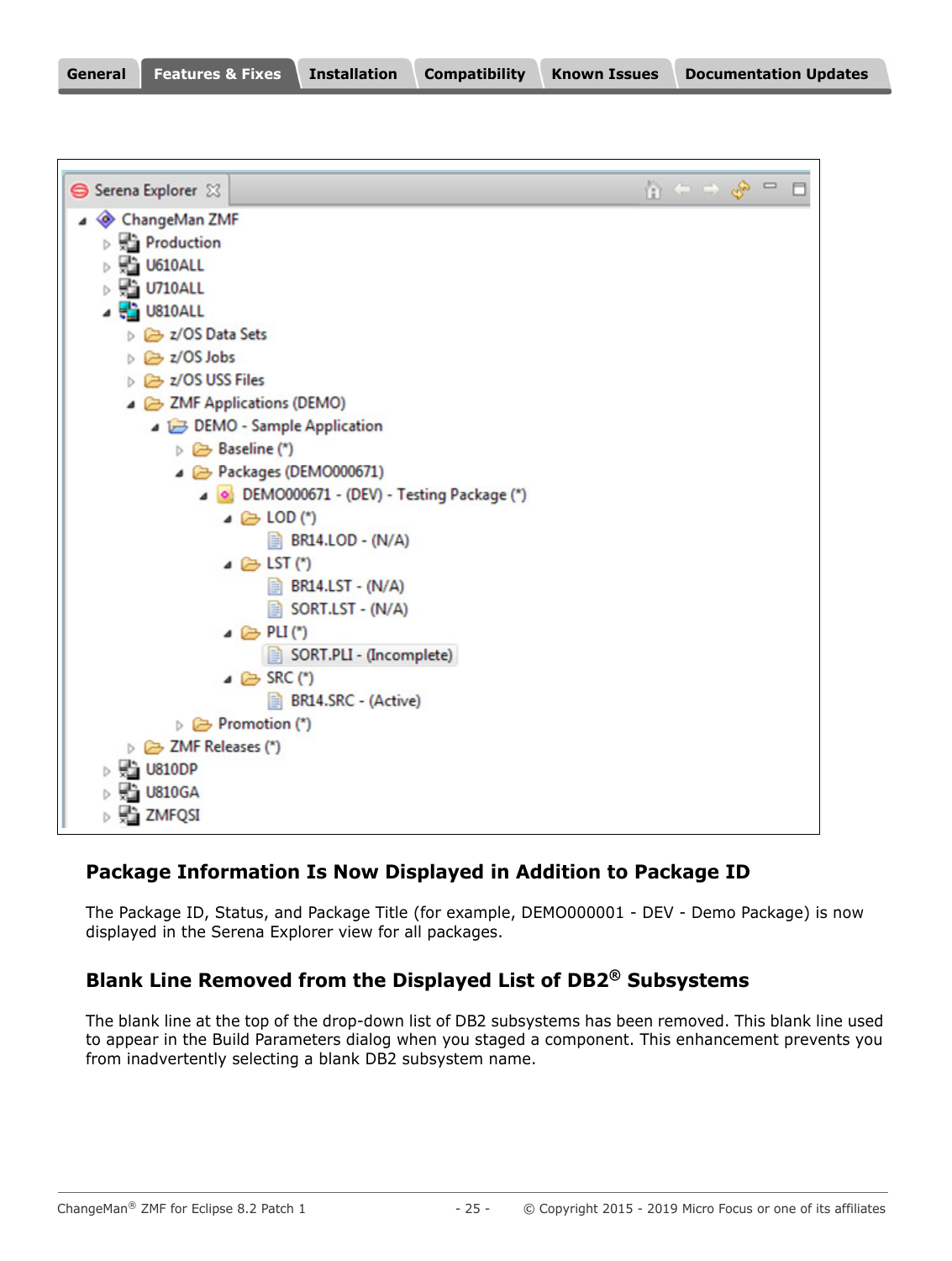#### **Complex Packages Can Now Be Closed or Deleted**

You can now right click on the name of a complex package and find Close and Delete in the list of actions that you can perform on the selected complex package.

#### **Fields that Are Renamed in ChangeMan ZMF Global Administration Appear on ChangeMan ZMF for Eclipse Dialogs and Reports**

If panel fields such as Work Request and Department have been renamed in ChangeMan ZMF global administration, the renamed fields appear in ChangeMan ZMF for Eclipse dialogs and reports. Refer to global administration functions in the *ChangeMan ZMF Administrator's Guide* for information about renaming fields in ChangeMan ZMF.

# **Fixes in ChangeMan ZMF for Eclipse 8.1**

You can access a list of defects that have been fixed in ChangeMan ZMF for Eclipse 8.1 at the following location on the Micro Focus SupportLine website:

[http://knowledgebase.serena.com/InfoCenter/index?page=content&cat=CMZMFCP\\_ZMF4ECL\\_8.1\\_RE](http://knowledgebase.serena.com/InfoCenter/index?page=content&cat=CMZMFCP_ZMF4ECL_8.1_RESOLVED&channel=DEFECTS) [SOLVED&channel=DEFECTS](http://knowledgebase.serena.com/InfoCenter/index?page=content&cat=CMZMFCP_ZMF4ECL_8.1_RESOLVED&channel=DEFECTS)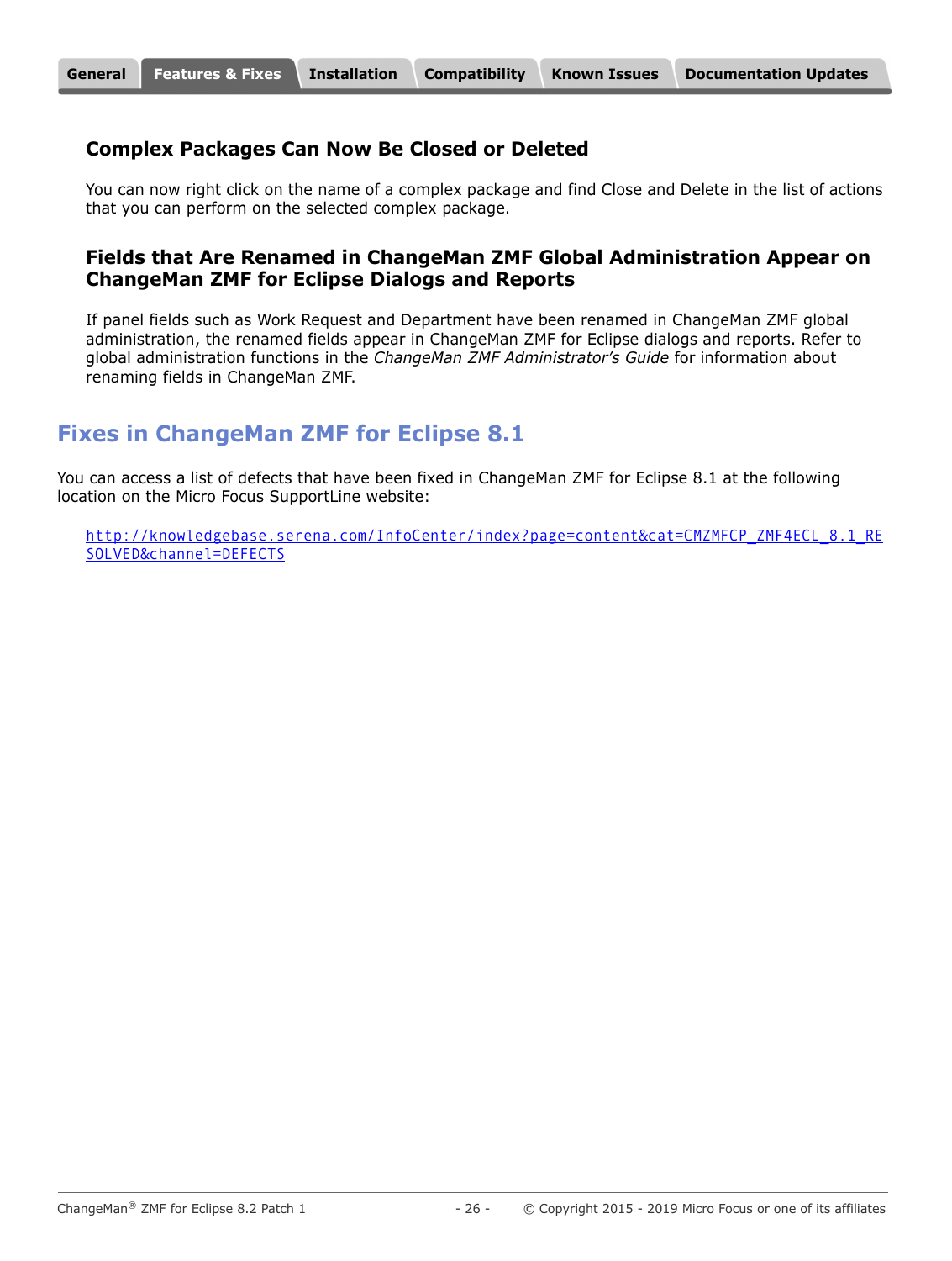# <span id="page-26-1"></span><span id="page-26-0"></span>**Installation Considerations**

**IMPORTANT** Please be aware that non-US environment data translation processing has been changed, and you should look at solution [S140158](http://knowledgebase.serena.com/InfoCenter/index?page=content&id=S140158) if it is used - *Installing Base Product Web Services (zmfws.war) in International Environments***.**

You must install the products that you have licensed in the following order, as appropriate:

- ZMF 8.2 Patch 1 Web Services
- ZDD, and/or ZMF for Eclipse Clients
- ZMF P sites
- ZMF D, DP and ALL sites

# **Upgrading to ChangeMan ZMF 8.2 Patch 1 Web Services**

- ZMF Web Services must be upgraded to version 8.2 Patch 1 and are available from the ZMF Client Pack 8.2 Patch 1 download area of the Micro Focus SupportLine website. If you are running customized ZMF Web Service-based applications, you should rebuild those applications using the ZMF 8.2 Patch 1 Web Services, regardless of the release from which you are upgrading, and redeploy your applications in production prior to or alongside updating your ZMF Server software.
- Customers installing the Web Services distributed in the zmfws.war file for use in non-US environments may need to take additional steps to complete installation. Refer to solution S140158 "Installing Base Product Web Services (zmfws.war) in International Environments" using the following link:

[http://knowledgebase.serena.com/InfoCenter/index?page=content&id=S140158&actp=search&](http://knowledgebase.serena.com/InfoCenter/index?page=content&id=S140158&actp=search&viewlocale=en_US&searchid=1389615806464) viewlocale=en\_US&searchid=1389615806464

# **Installing the ZMF4ECL Plugin**

The installation files for ZMF for Eclipse 8.2 Patch 1 contain the complete ZMF for Eclipse product. You can simply install ZMF for Eclipse 8.2 Patch 1 over your existing installation without uninstalling your existing installation first.

You have two choices for installing the ChangeMan ZMF for Eclipse 8.2 Patch 1 plugin:

- **1** You can download the installation files from the Micro Focus SupportLine website. If you choose this method, please read Chapter 2, "Installing ZMF for Eclipse" in the *ChangeMan ZMF for Eclipse Installation and Configuration* guide before proceeding with the installation.
- **2** You can invoke the Eclipse Installer from the Eclipse workbench.
	- **Point the installer to the following URL:**

<http://help.serena.com/eclipseplugin/ZMF4ECLUpdateSite>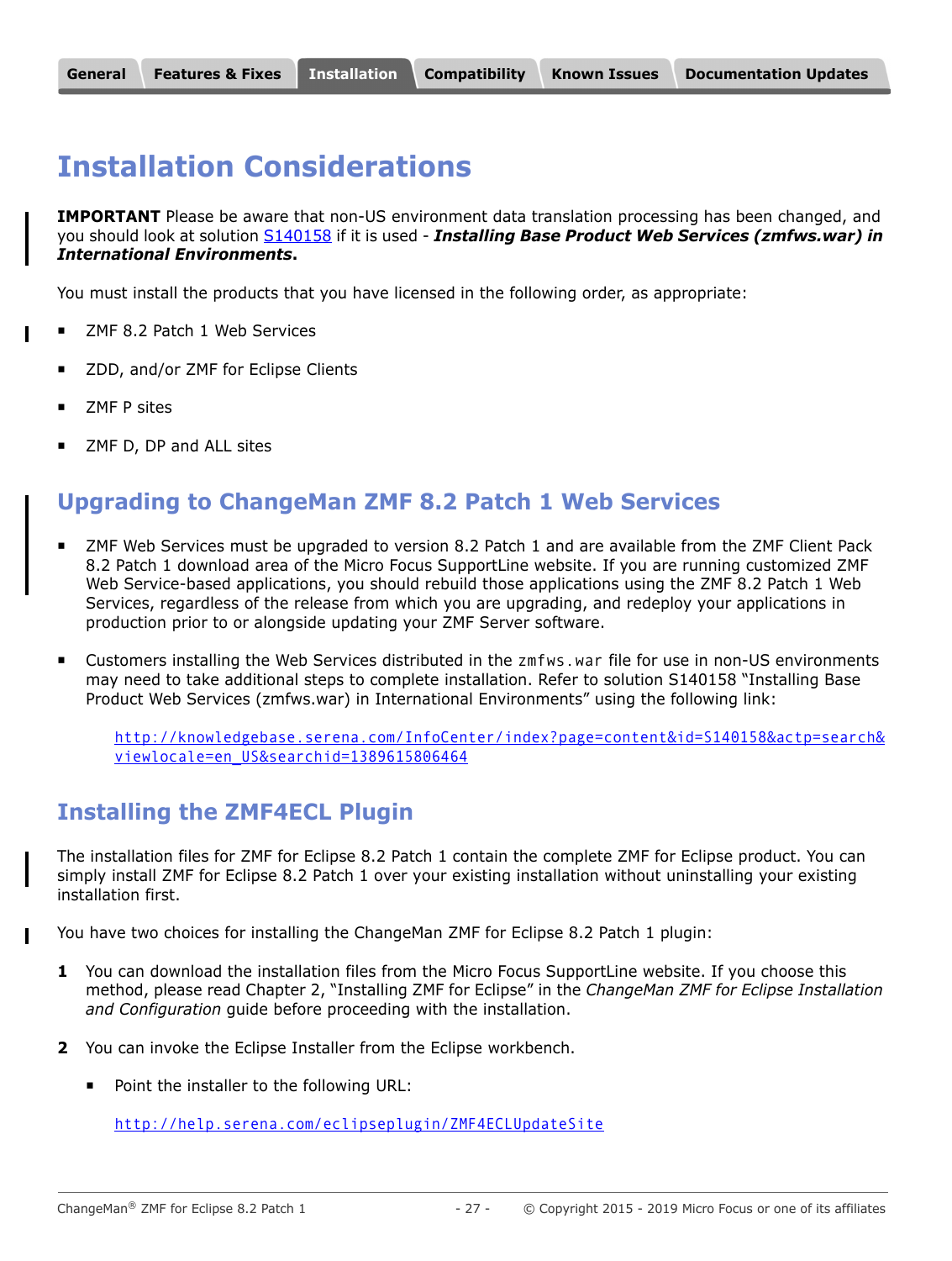You

 $\mathbf{I}$ 

**NOTE!** You can access this URL only from the Eclipse Installer in the Eclipse workbench. You cannot access this URL from your browser.

# **ZMF Host Considerations**

- ChangeMan ZMF for Eclipse 8.2 Patch 1 can be used with all currently supported versions of the ChangeMan ZMF server.
- ChangeMan ZMF for Eclipse is a separately licensed option of ChangeMan ZMF 8.2 Patch 1. Contact Customer Care for information about obtaining a license. The license is applied to ChangeMan ZMF on the host, not to ZMF for Eclipse on the client. This enables the same ZMF for Eclipse Integrated Development Environment (IDE) to work with multiple versions of ChangeMan ZMF on a network.

To activate the ZMF license for ChangeMan ZMF for Eclipse, refer to the startup JCL for ChangeMan ZMF, as described in the *SER10TY User's Guide*.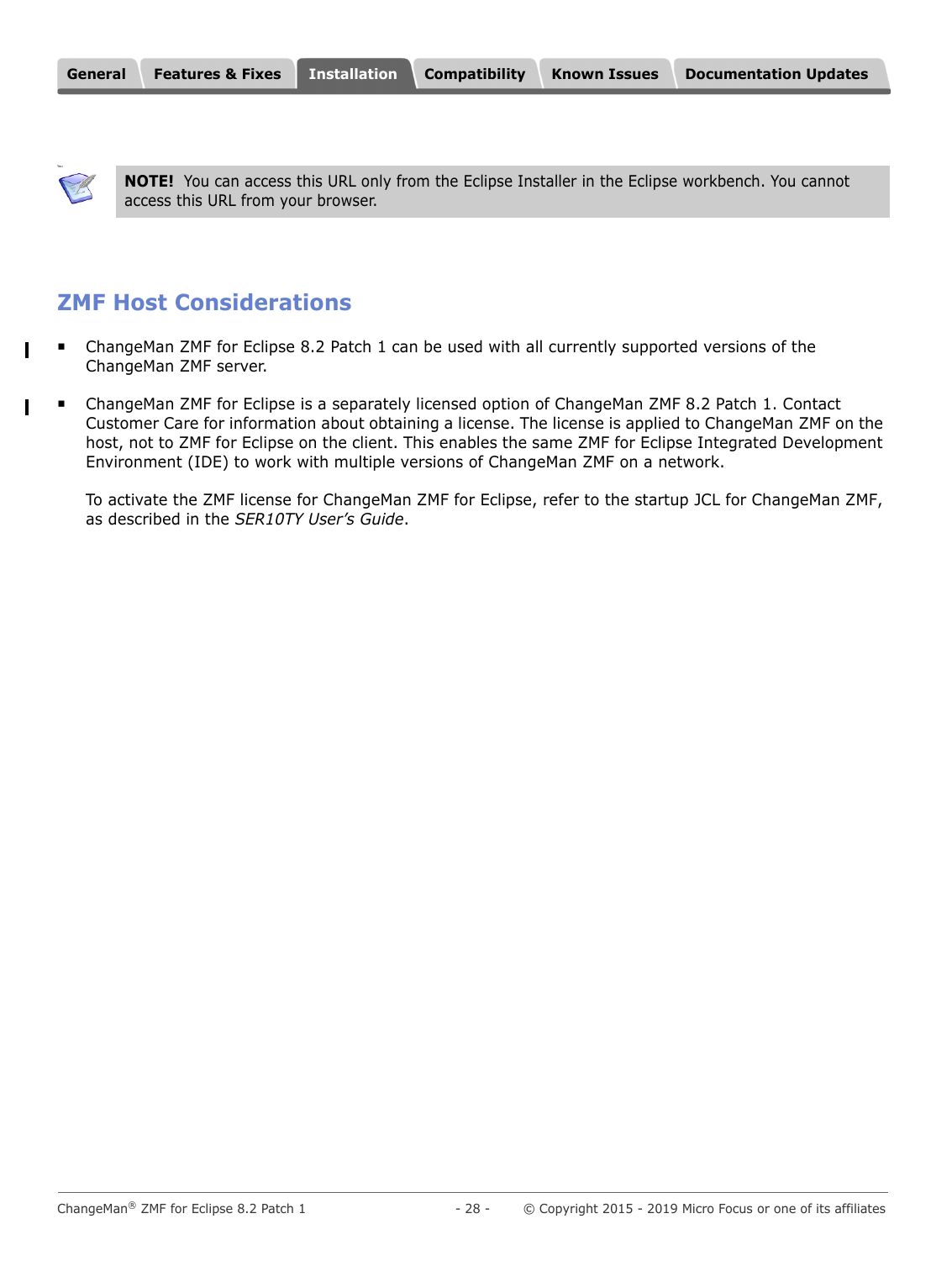# <span id="page-28-0"></span>**Software Compatibility Requirements**

For a complete list of software requirements and product compatibility, refer to the Platform Matrix for ChangeMan ZMF Client Pack 8.2 Patch 1 at the following location on the Micro Focus SupportLine website:

<https://supportline.microfocus.com/prodavail.aspx>

The information in the Platform Matrix supersedes any compatibility requirements that may appear in the *ChangeMan ZMF for Eclipse Installation and Configuration* documentation.

# **z/OS Server Environment**

For each z/OS server that you wish to access from the workbench using ZMF for Eclipse, note the following requirement in addition to the information provided in the Platform Matrix:

**TCP/IP**--Three-way connectivity among the machines that are running the z/OS server, the web application server, and the Eclipse client is required.

# **Web Application Server Environment**

ZMF for Eclipse requires connectivity to a web application server that supports Version 1.4 of the Apache<sup>®</sup> Axis SOAP library. The web application server may reside on the same system where ZMF for Eclipse is installed or elsewhere.



**NOTE** Axis Version 1.4 is not the same as Axis2 Version 1.4.

Web application servers that support Axis 1.4 include Adobe Cold Fusion, Apache $^{\circledR}$  Tomcat $^{\circledR}$ , IBM WebSphere® Application Server (WAS), Oracle® WebLogic, Red Hat® JBoss®, Sun Microsystems Java System Application Server (JSAS), and many others.



**IMPORTANT!** ZMF for Eclipse has not been tested with all the available servers that support Axis. It is possible the client will not work with some servers.

# **Workbench Environment**

ZMF for Eclipse requires the prior installation of an Eclipse-based workbench as the IDE for working with ChangeMan ZMF software assets. The workbench need not be installed on the same system where the Web application server software resides.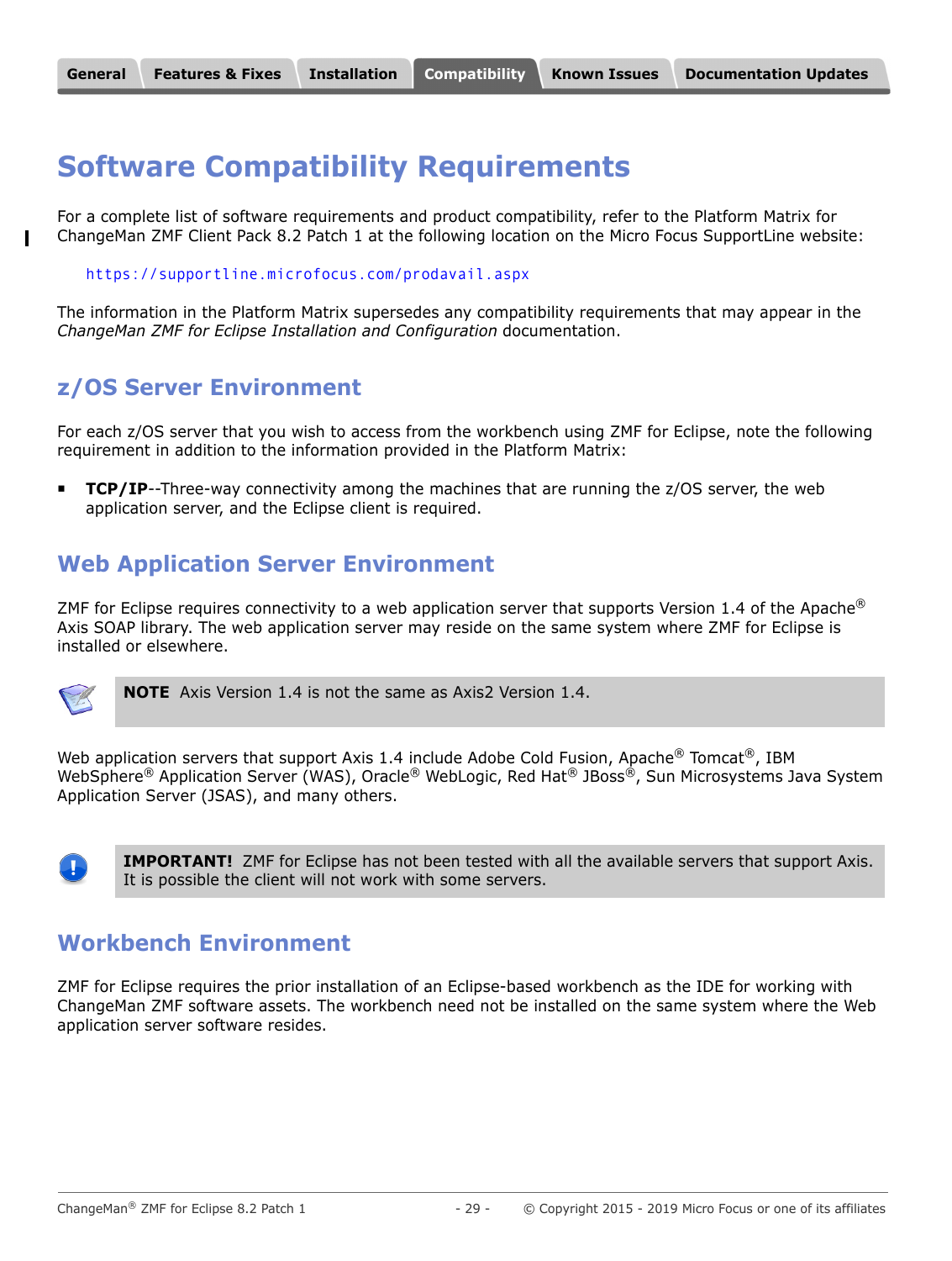# <span id="page-29-0"></span>**Known Issues**

No known issues exist in ChangeMan ZMF for Eclipse 8.2 Patch 1. $\mathbf{I}$